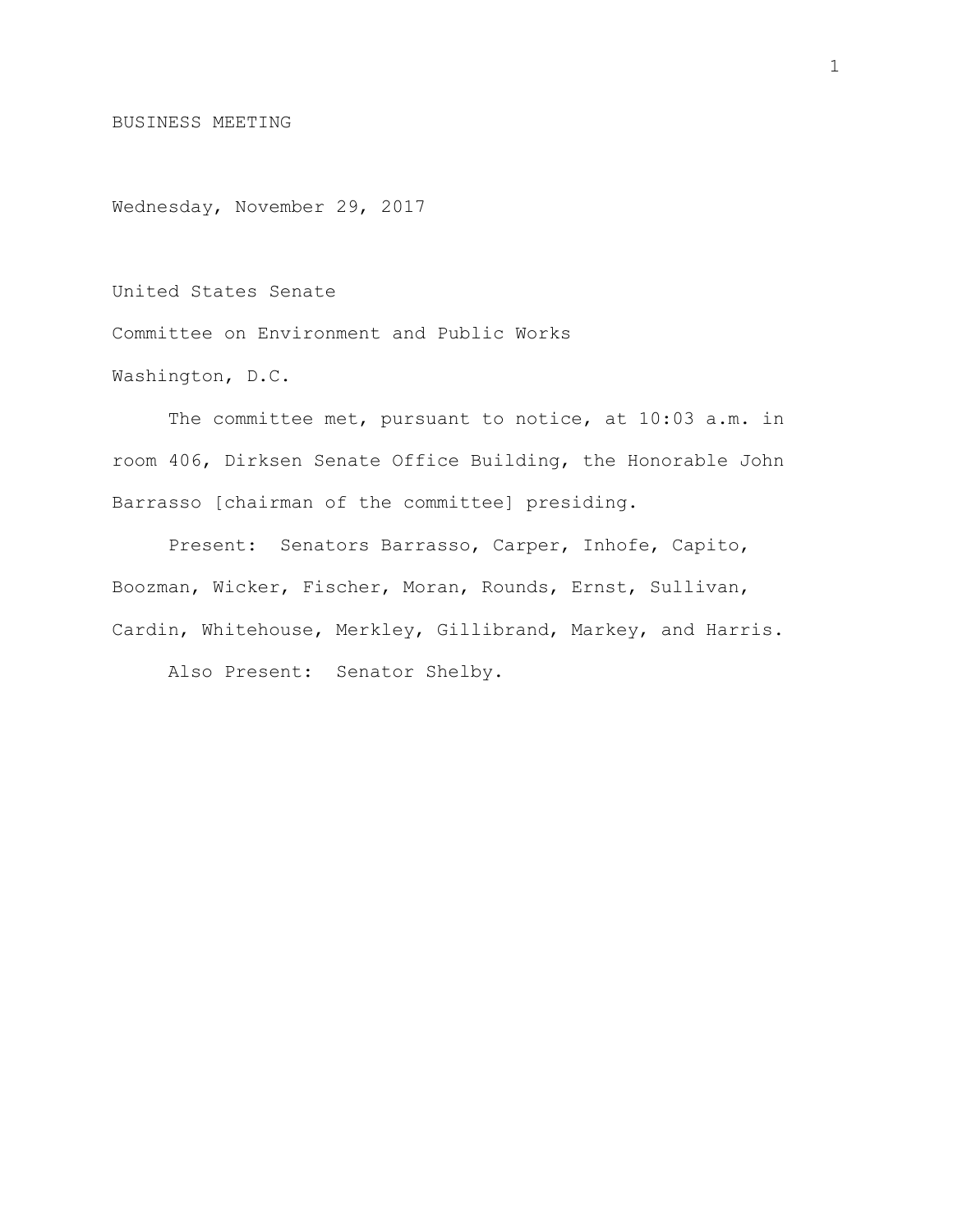STATEMENT OF THE HONORABLE JOHN BARRASSO, A UNITED STATES SENATOR FROM THE STATE OF WYOMING

Senator Barrasso. Good morning. I call this business meeting to order. I want to thank everyone for coming.

We are here to consider two nominations and 19 General Services Administration resolutions.

We will be voting at roughly 10:20 to accommodate members' schedules, but before we vote we will debate and discuss the matters before us. The Majority will have 10 minutes to speak, beginning with my opening statement. The Minority will have 10 minutes to speak, beginning with the Ranking Member's opening statement. So, I would ask that the clock please be started on the Majority time and I will make a few brief comments, then reserve the balance of the Majority's time to make additional comments after the Minority's time has expired.

The Ranking Member may recognize those members of the Minority wishing to speak during the Minority's time.

After each side has used its time, we will move to votes as soon as a quorum is present.

After completion of the votes, I would be happy to recognize every member who still wishes to speak.

Today we consider the nomination of Kathleen Hartnett White to be a member of the Council on Environmental Quality, CEQ. President Trump intends to designate Ms. White as Chair of CEQ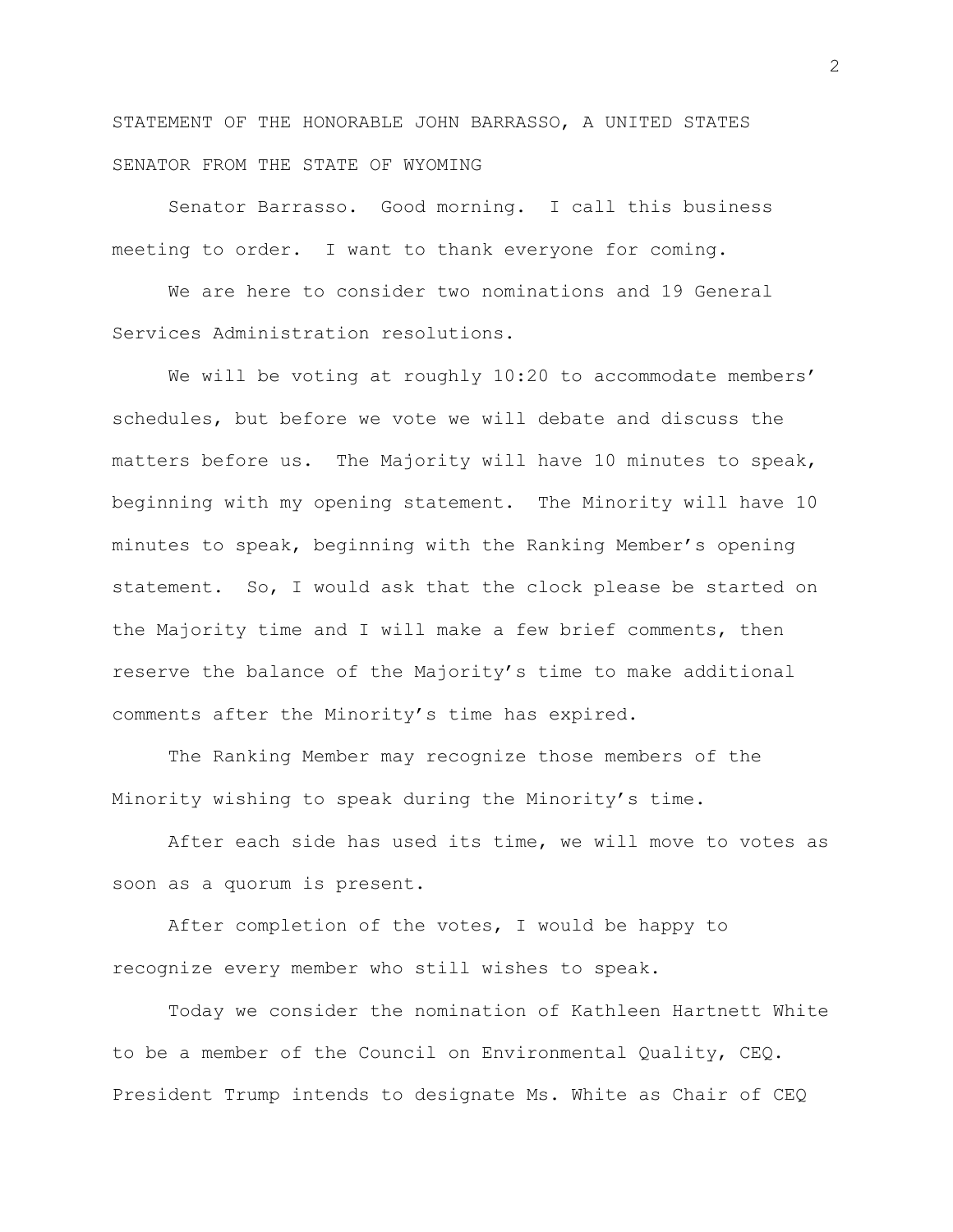upon her confirmation by the Senate. Ms. White's experience in environmental matters is broad. Neil Bradley, the Senior Vice President and Chief Policy Officer of the U.S. Chamber of Commerce, wrote this about Ms. White, that she is well suited to serving as Chair of the CEQ and has "wide-ranging experience relevant to the position."

I ask unanimous consent to enter his entire letter into the record. Without objection.

[The referenced information follows:]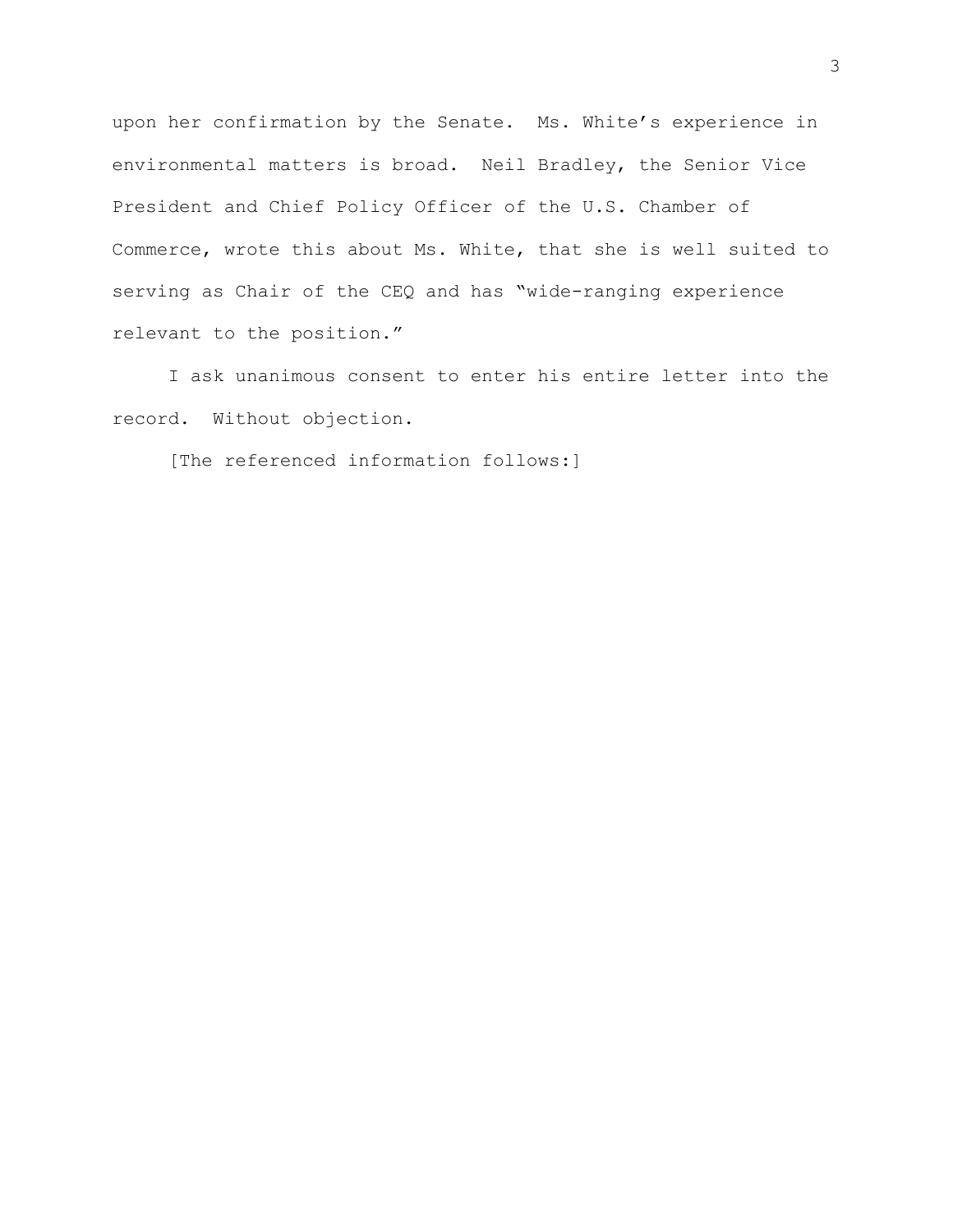Senator Barrasso. If confirmed, Ms. White will bring her extensive experience to the job at CEQ and I urge my colleagues to vote yes on her nomination.

We will also consider the nomination of Andrew Wheeler to be Deputy Administrator of the Environmental Protection Agency. Over 25 years working in the environmental field, Mr. Wheeler has proven himself to be a well-qualified, experienced, and dedicated public servant. Twelve of those years he spent working at this Committee as this Committee's Clean Air Subcommittee Staff Director and Republican Staff Director and Chief Counsel.

We know what an invaluable contribution Mr. Wheeler will make in the protection of America's public health and safety as Deputy Administrator of the EPA. I urge my colleagues to vote on his nomination in a positive way as well.

We will also consider 19 resolutions to approve prospectuses providing for General Services Administration leases. The leases will provide office space for the Pension Benefit Guaranty Corporation, the Department of Defense, the Immigration and Customs Enforcement Agency for International Development, the Federal Emergency Management Agency, the Internal Revenue Service, Customs and Border Protection, the Department of State, the Equal Employment Opportunity Commission, National Institutes of Health, Securities and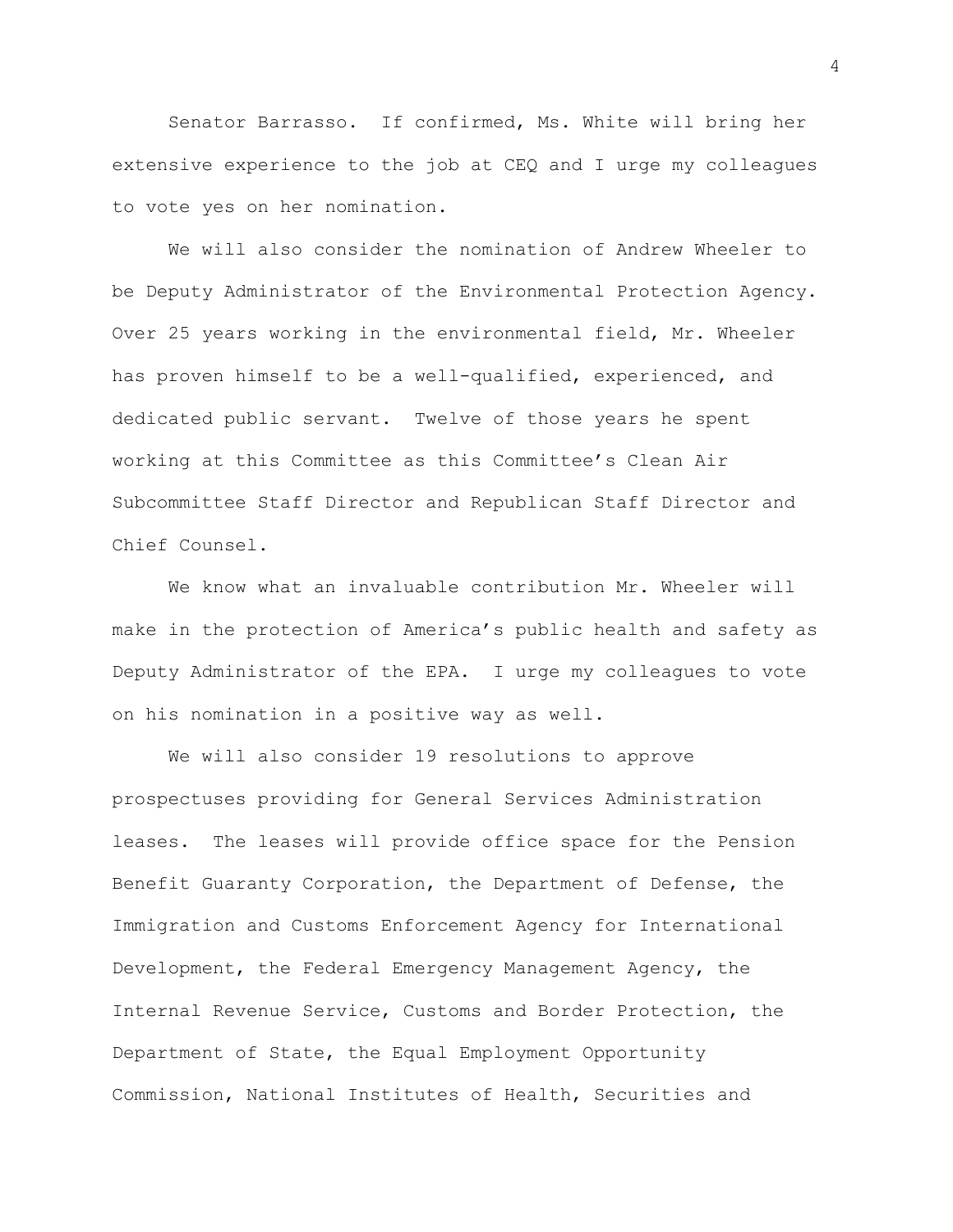Exchange Commission, and eight Department of Veterans Affairs locations.

I would like to reserve the balance of my time at this point and turn to the Ranking Member for his statement and for him to recognize members of the Minority as he sees fit.

[The prepared statement of Senator Barrasso follows:]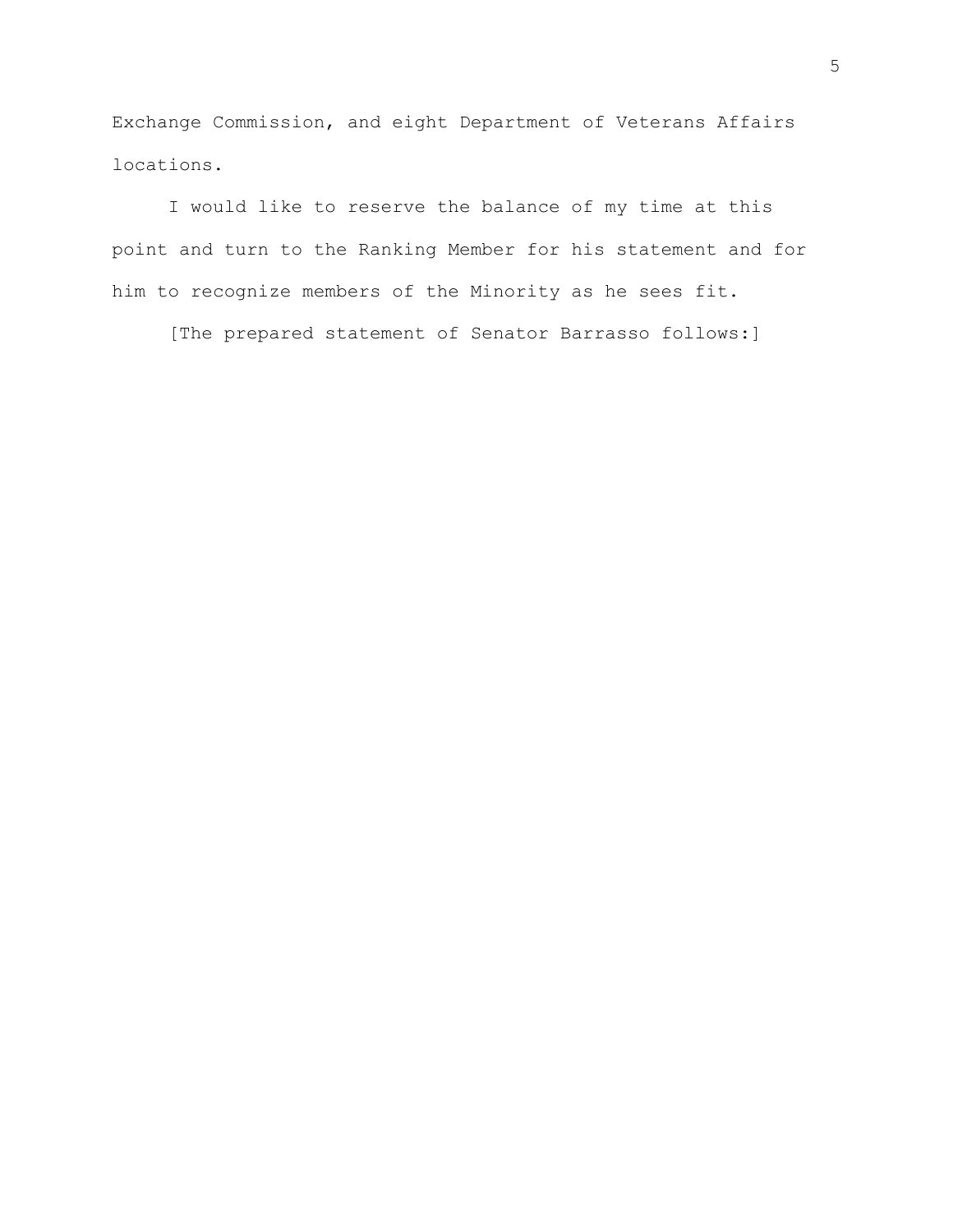Senator Carper. Thanks, Mr. Chairman. I am going to refrain from speaking at this moment and see if Senator Whitehouse would like to make some comments.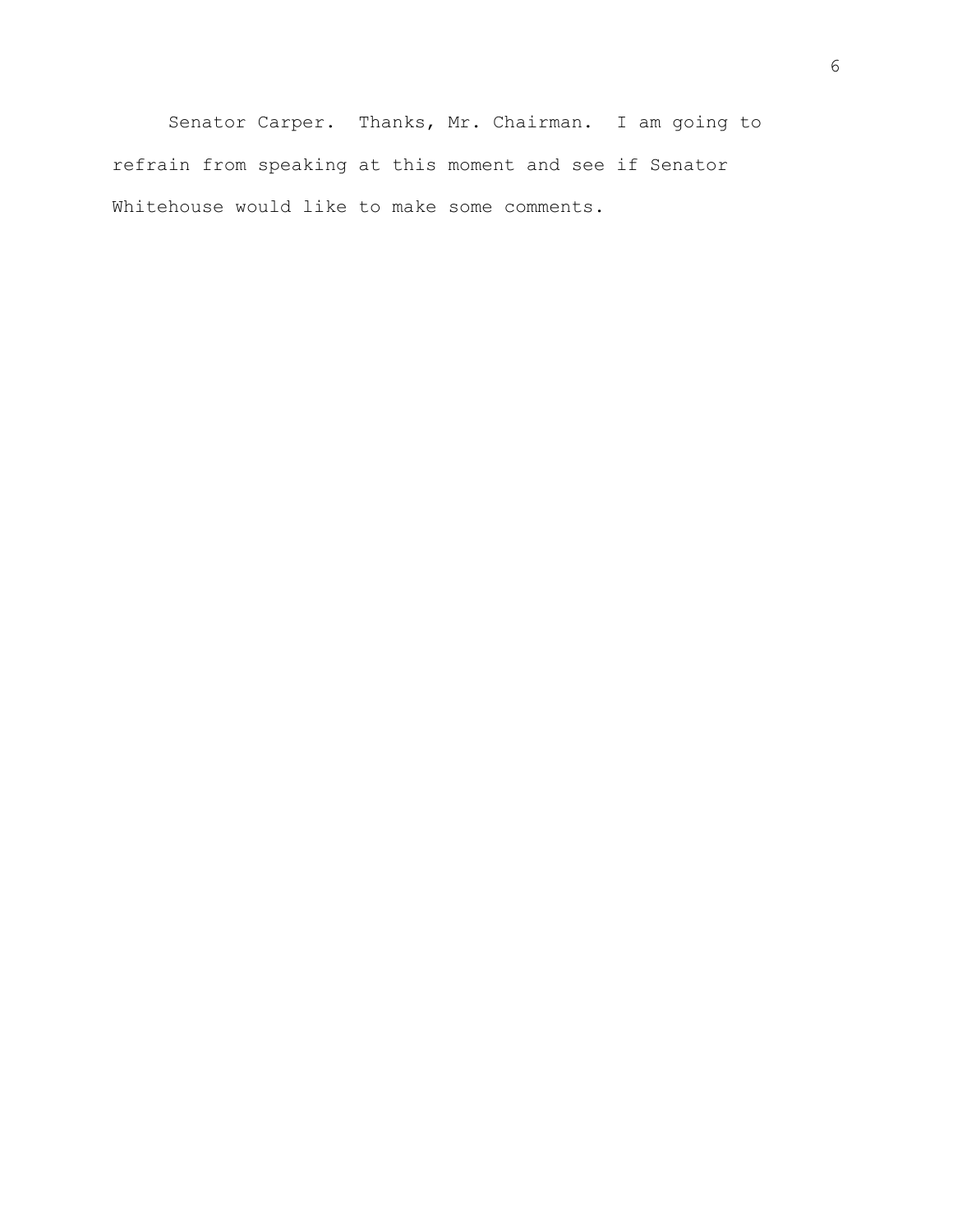STATEMENT OF THE HONORABLE SHELDON WHITEHOUSE, A UNITED STATES SENATOR FROM THE STATE OF RHODE ISLAND

Senator Whitehouse. Mr. Chairman, thank you. A nominee who can't follow the thread from carbon pollution to ocean warming to sea level rise, who imagines science that is not there and ignores science that is there is a preposterous nominee.

There is a popular legend of the Emperor Caligula appointing his horse to the Roman Senate. Had he done that, it would have raised important questions. But the real questions would not have been about the horse. The horse was just a horse. The real questions would have been about the power of the Emperor Caligula and the spine of the Roman Senate. Discussing the merits of the horse would be pointless.

Approving this nominee for CEQ would be so preposterous that it would be like appointing Caligula's horse in that the real question becomes about the power of our fossil fuel emperors and the spine of the Senate. This is a moment in which the Senate takes its own measure. I guess we are about to see the answer.

Thank you, Mr. Chairman.

[The prepared statement of Senator Whitehouse follows:]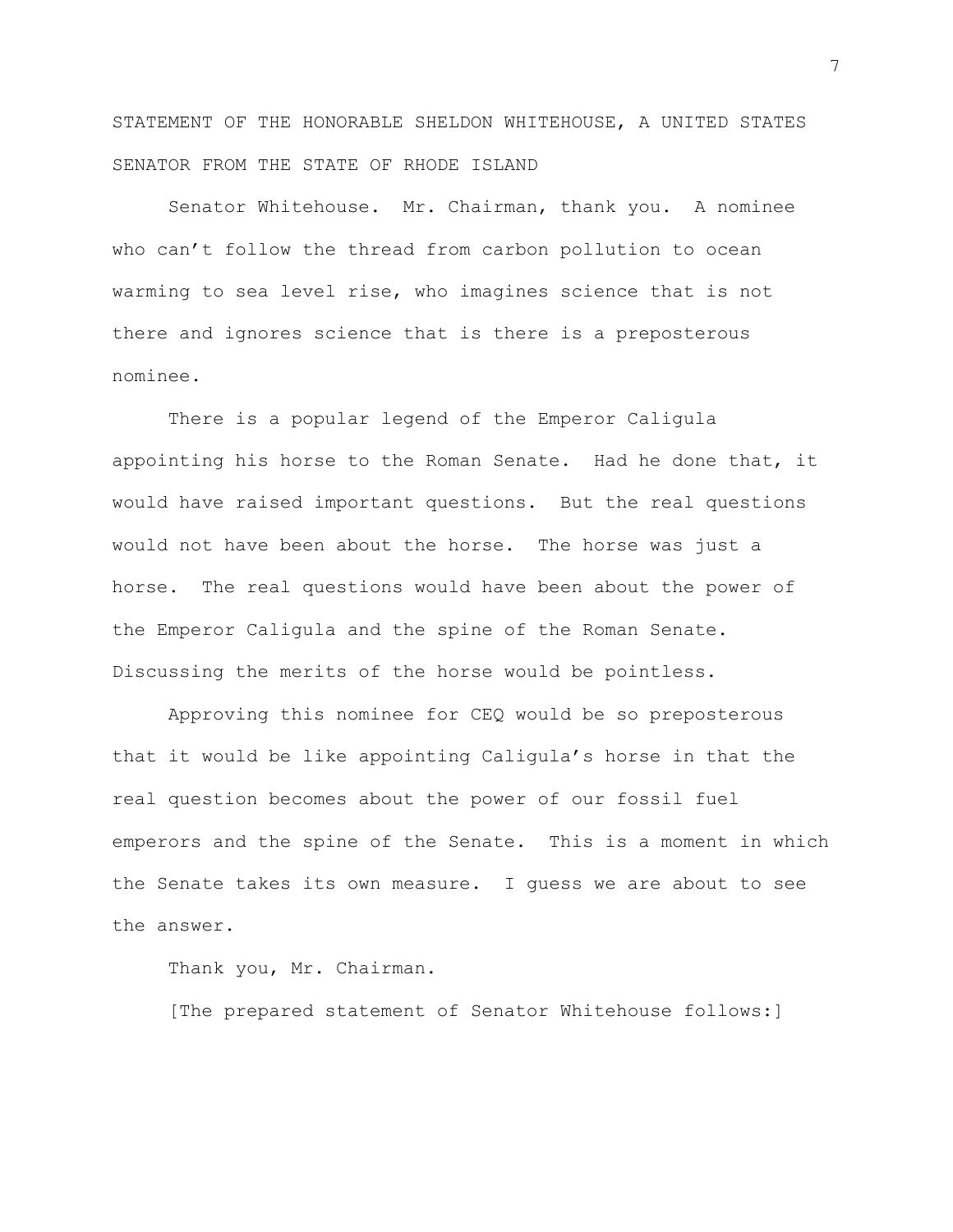Senator Carper. Senator Merkley, would you like to speak, please?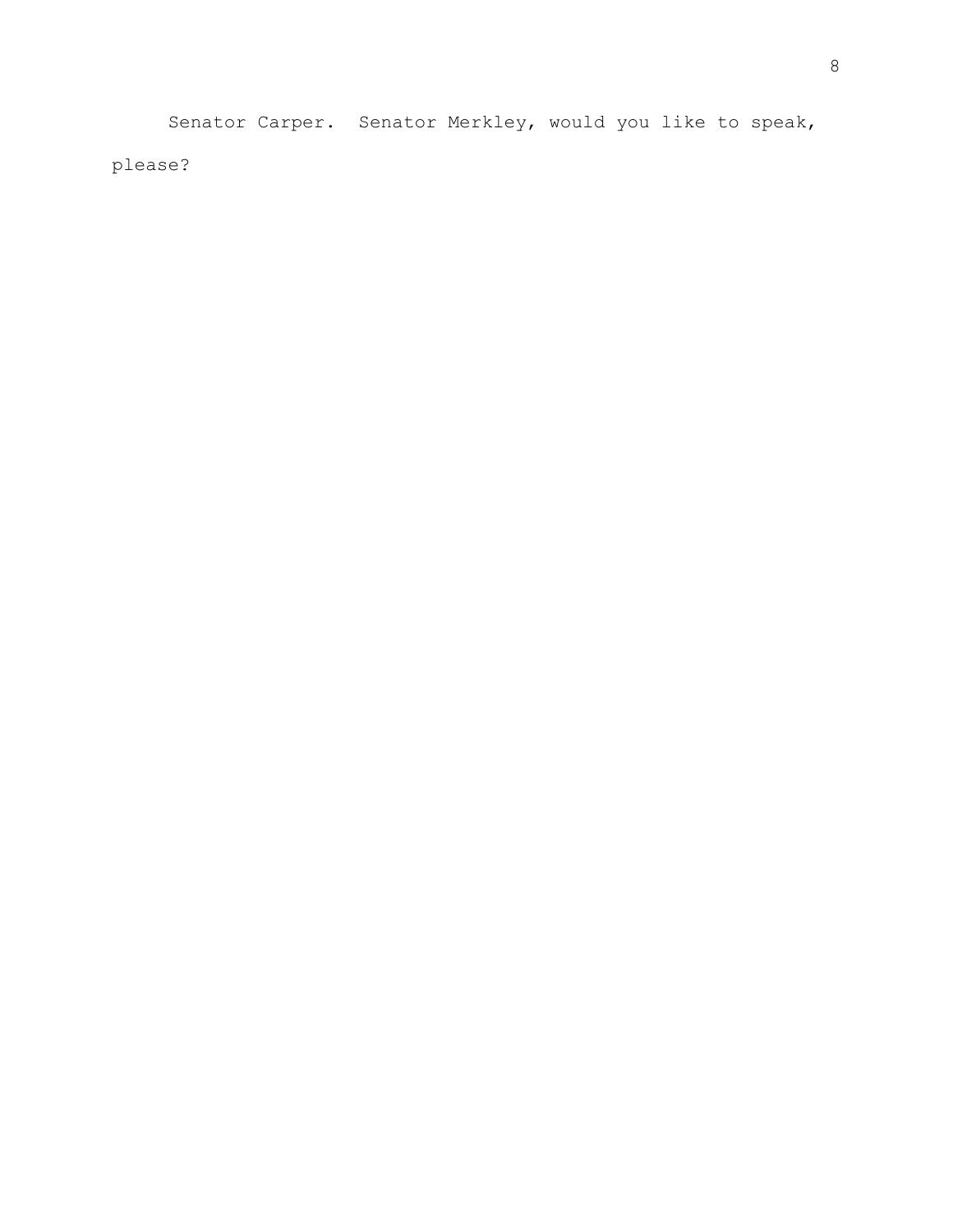STATEMENT OF THE HONORABLE JEFF MERKLEY, A UNITED STATES SENATOR FROM THE STATE OF OREGON

Senator Merkley. Thank you very much.

Today we are on the verge of substantial disservice to the American people. Our job as Senators is to ensure the posts in the Federal Government are filled by qualified individuals who will do the right thing for the public, not execute the agenda of the fossil fuel industry. But today we are on voting on nominees who deny basic science, ignore public health risks, and are riddled with conflicts of interest.

Ms. White, for example, not only denies that we are experiencing the devastating impacts of climate disruption; she also tries to tell us more carbon pollution would be good for humanity. And she has demonized those who would advance renewable energy and diminish pollution as pagans and communists.

In her response to my written questions, she said she would "work to ensure that any regulatory actions are based on the most up to date and objective scientific data." But she made this promise directly after casting doubt on the overwhelming scientific consensus that human greenhouse gas emissions are driving climate disruption.

She will be charged with running the U.S. Council on Environmental Quality; yet she denies there are environmental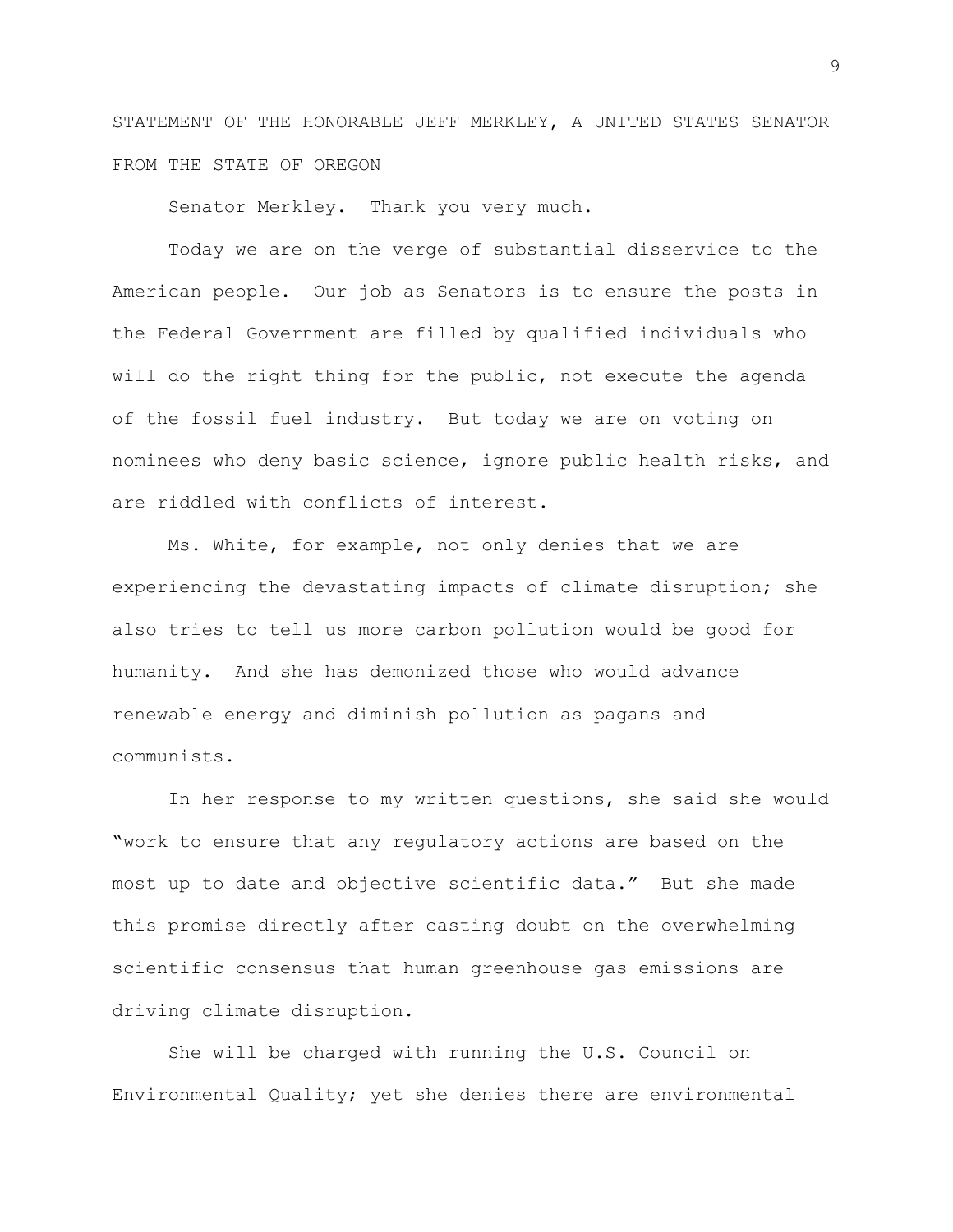issues left to address. She is choosing to ignore water contamination, air pollution, and toxic sites impacting communities across our Nation.

It seems unreal that we are considering a nominee so far beyond the fringe of even climate deniers; a woman who is not an advocate for human health and environmental protection, but is an advocate for carbon pollution and completely unqualified for this post.

Mr. Wheeler is the ultimate revolving door lobbyist, no way qualified to serve as Deputy Administrator of the EPA. As recently as August he lobbied for Murray Energy, a company with an extremely long history of environmental and labor violations. As a lobbyist for the company, Wheeler personally helped Murray Energy formulate a plan for rolling back EPA's environmental regulations and undermining the Agency's ability to carry out its mission of protecting the health of our planet and our people. He personally attended meetings held to discuss Energy Secretary Rick Perry's proposal to have the Federal Government subsidize putting coal in nuclear plants.

Time and again he has routinely put the interests of his clients above the interests and well-being of the American people. It is beyond comprehension how this individual, so beholden to the fossil fuel industry, so deeply imbedded in a record of fighting for private interest at the expense of public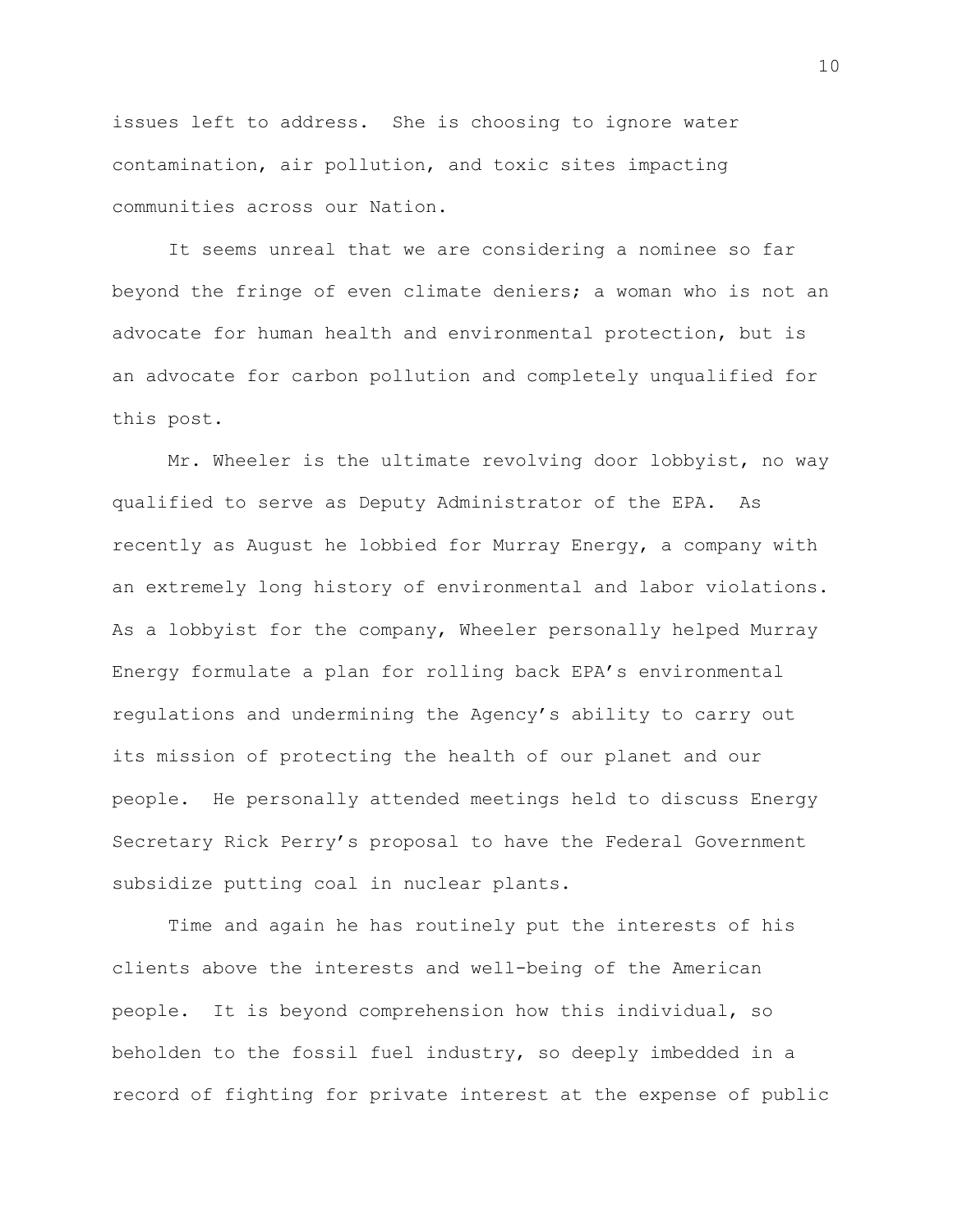welfare, could possibly serve in an agency tasked to protect our environment and our people.

I urge my colleagues to reject these nominees.

[The prepared statement of Senator Merkley follows:]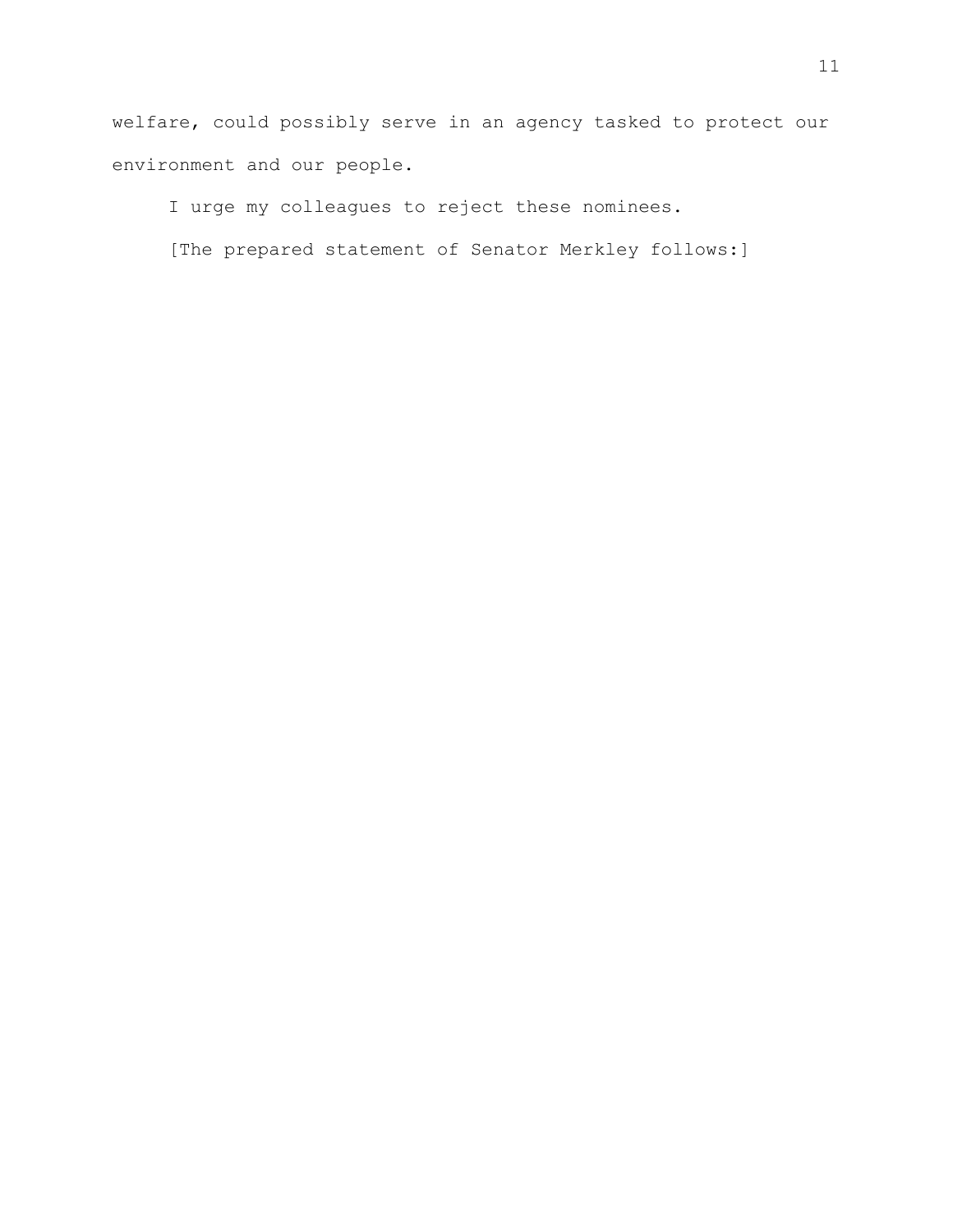Senator Carper. I thank the Senator from Oregon.

The Senator from California?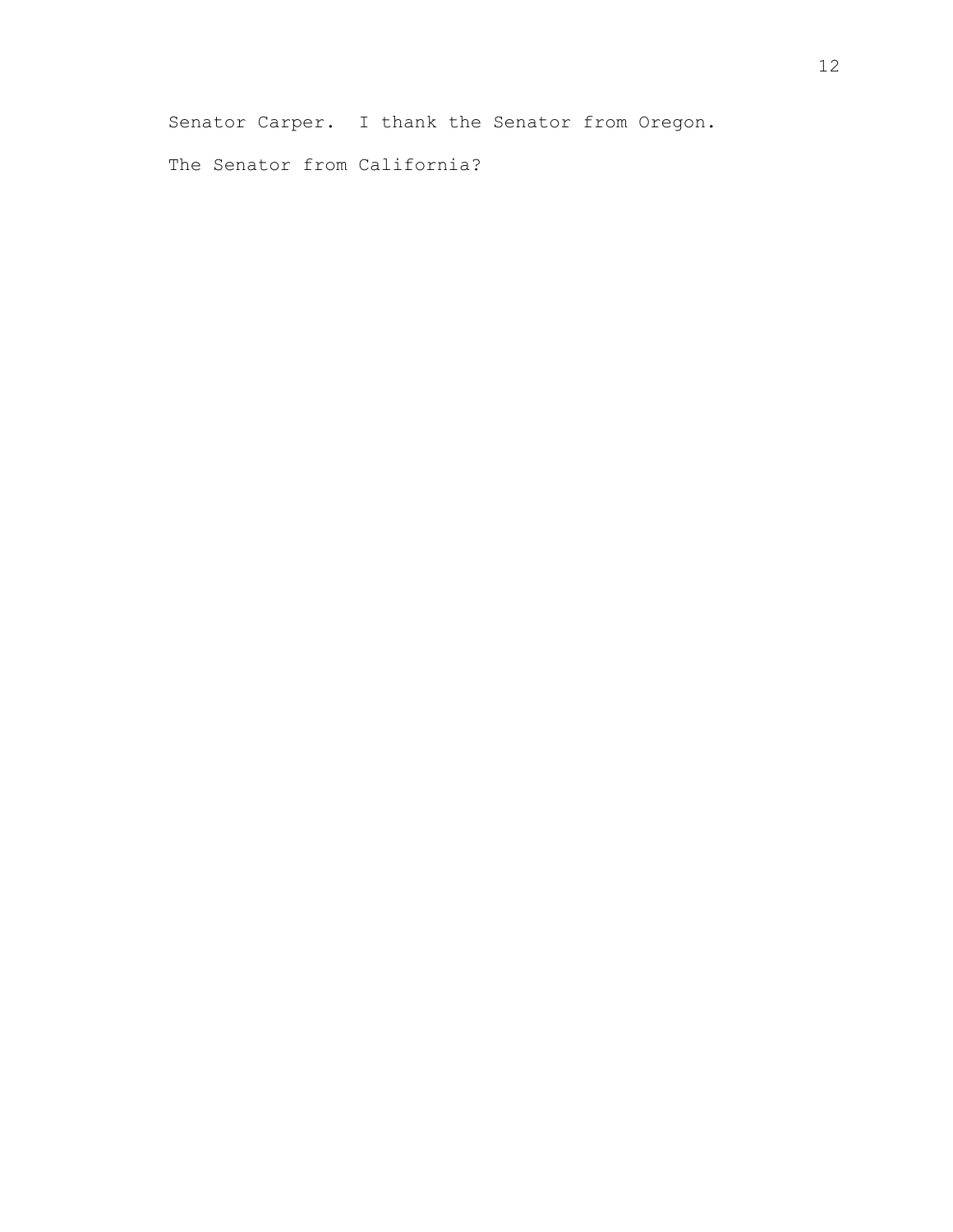STATEMENT OF THE HONORABLE KAMALA D. HARRIS, A UNITED STATES SENATOR FROM THE STATE OF CALIFORNIA

Senator Harris. Thank you.

I urge my colleagues to vote no on the nominations of Ms. White and Mr. Wheeler. These nominations are the latest in a pattern by this Administration to send us candidates with work experience that directly conflicts the mission that they are supposed to execute.

Earlier this month we voted on a nominee whose job at EPA is to oversee the safety of chemicals. Yet, this same person spent their life promoting dangerous levels of chemicals in water and took money from the chemical industry to combat the mission of the EPA.

Today we are considering a fossil fuel lobbyist, Mr. Wheeler, to be the second in command at the EPA. We are also considering a fossil fuel industry supporter, Ms. Hartnett White, to head the Council on Environmental Quality, a nominee who has claimed that "the fossil fuel industry helped end slavery." So, apparently, she is putting the fossil fuel industry right up there with the 13th Amendment.

Now, let's be clear that extracting, transporting, and burning fossil fuels, such as coal and oil and gas, pollutes our environment. It harms the health of our families and communities, and it produces carbon dioxide that contributes to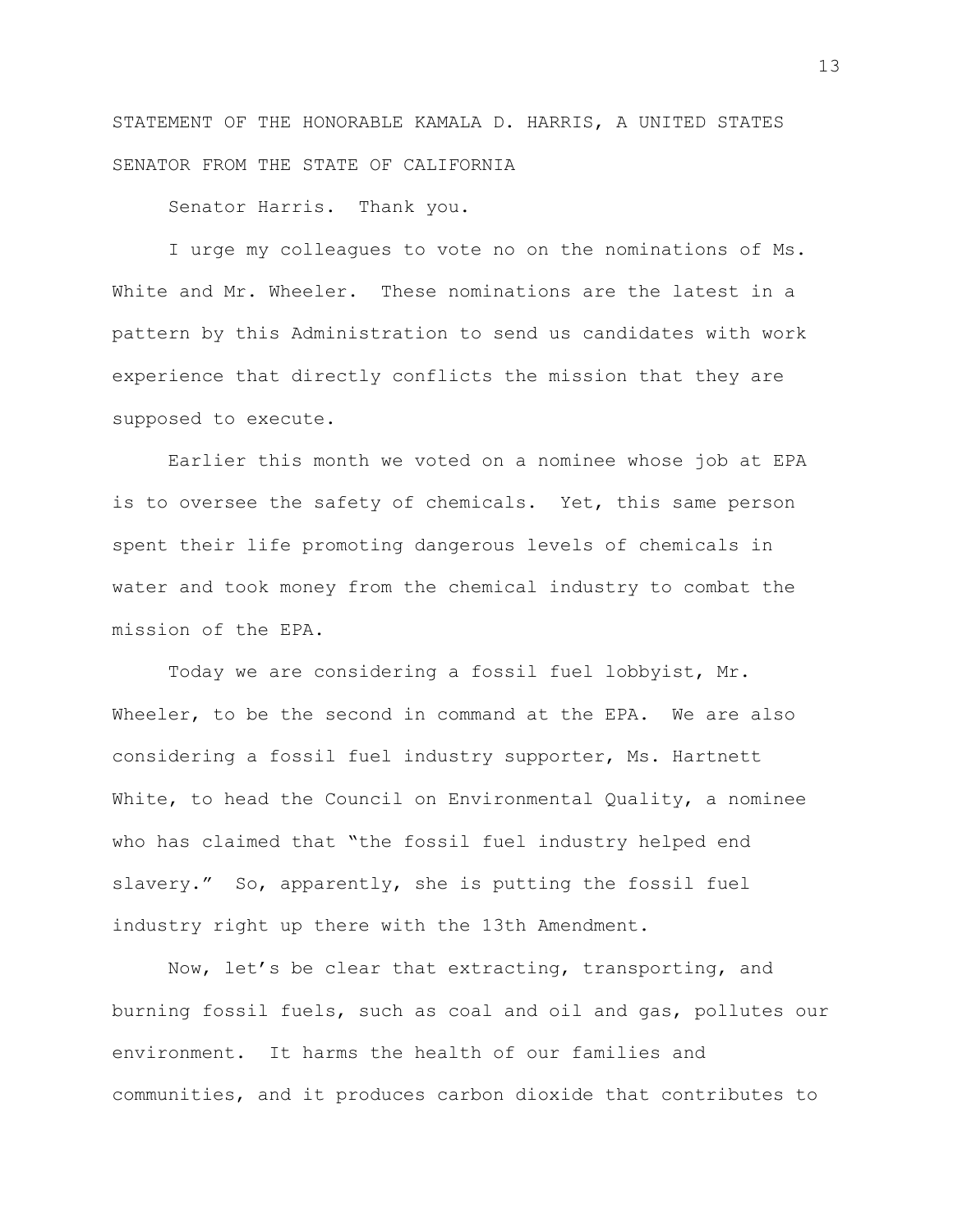climate change. If confirmed, Ms. White will be tasked with coordinating federal environmental efforts, including the implementation of the National Environmental Protection Act, that works to ensure that Americans can drink clean water and breathe clean air.

She even claimed that we "already cleaned up our environment enough." Well, I disagree. There are still far too many Americans who are exposed to dangerous environmental conditions.

With these nominees, the Administration is placing corporate interests over public health and the economic interests of Americans. It is dangerous, morally bankrupt, and undermines our ability to create jobs, economic success, and healthy communities for all Americans in the years and decades ahead.

In closing, in my home State of California, we have over 90 Superfund sites full of toxic chemicals, one of which is in Los Angeles's Harbor Gateway, right next to a Boys & Girls Club where young children play. We have not cleaned up our environment for these children. We cannot turn our backs on Americans' right to live in safe communities without toxins, and, unfortunately, these nominations have demonstrated no interest in meeting this goal.

My colleagues and I have a responsibility to those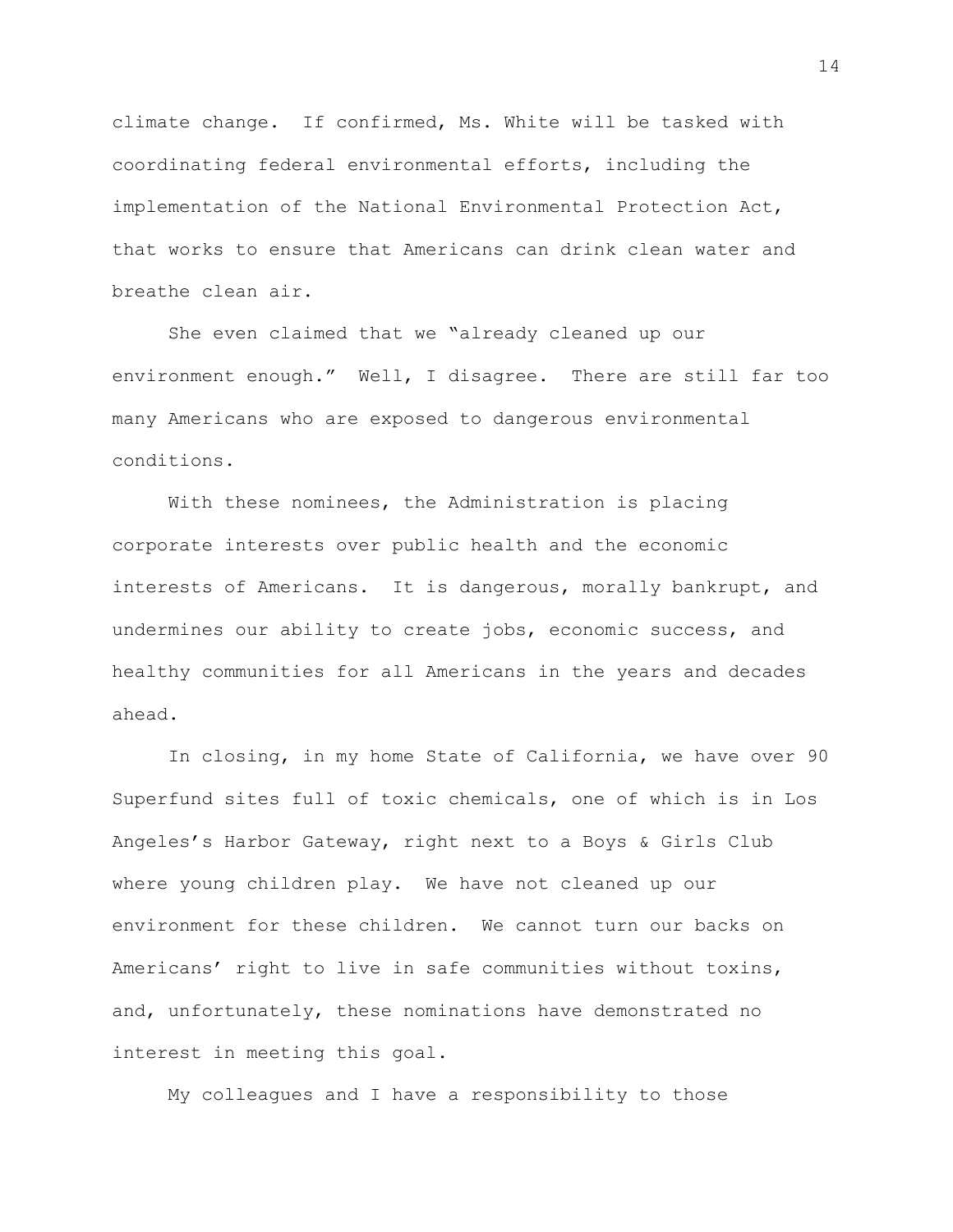Americans, and I urge them to join me in voting against these nominations.

Thank you.

[The prepared statement of Senator Harris follows:]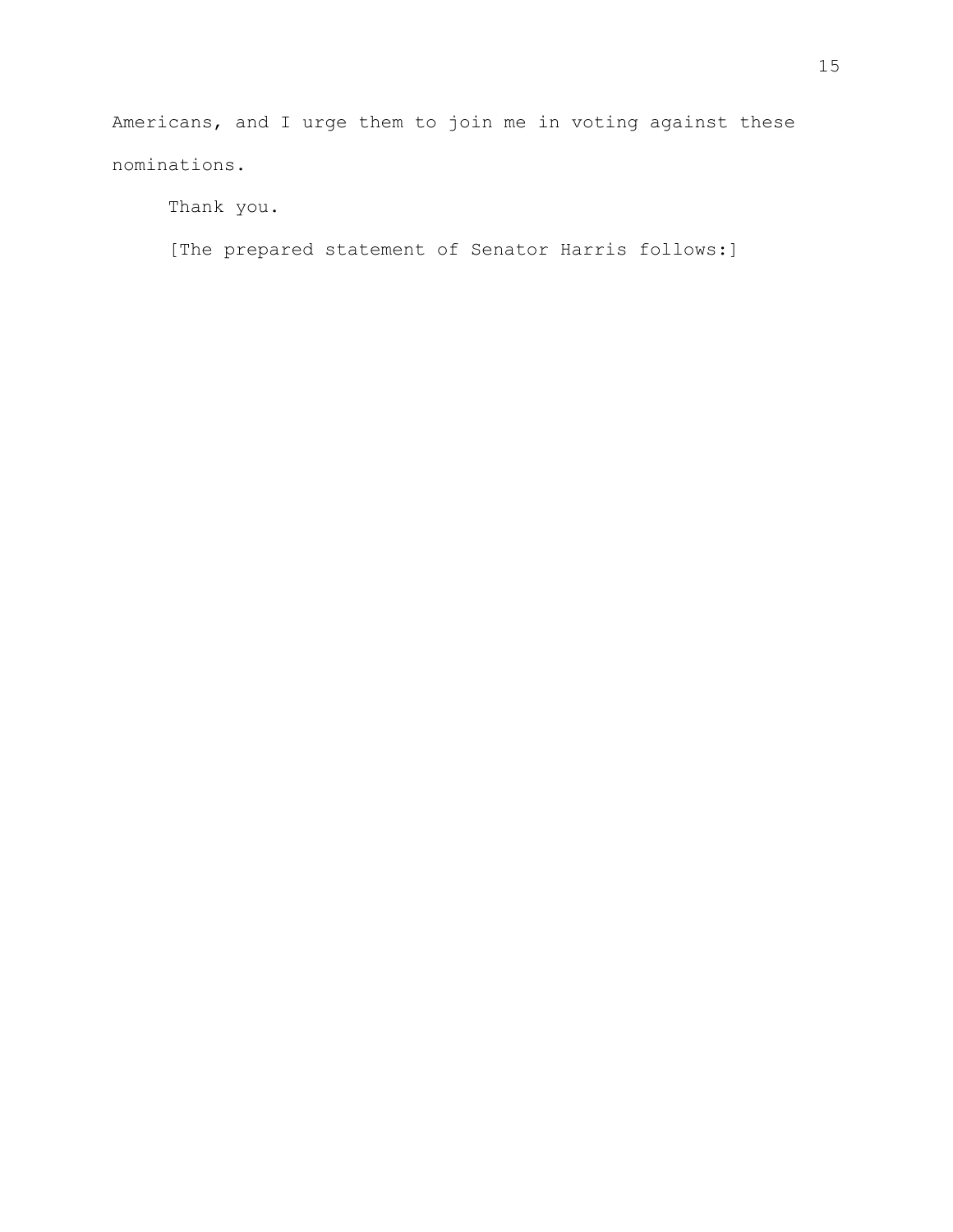Senator Carper. Thank you.

The Senator from New York?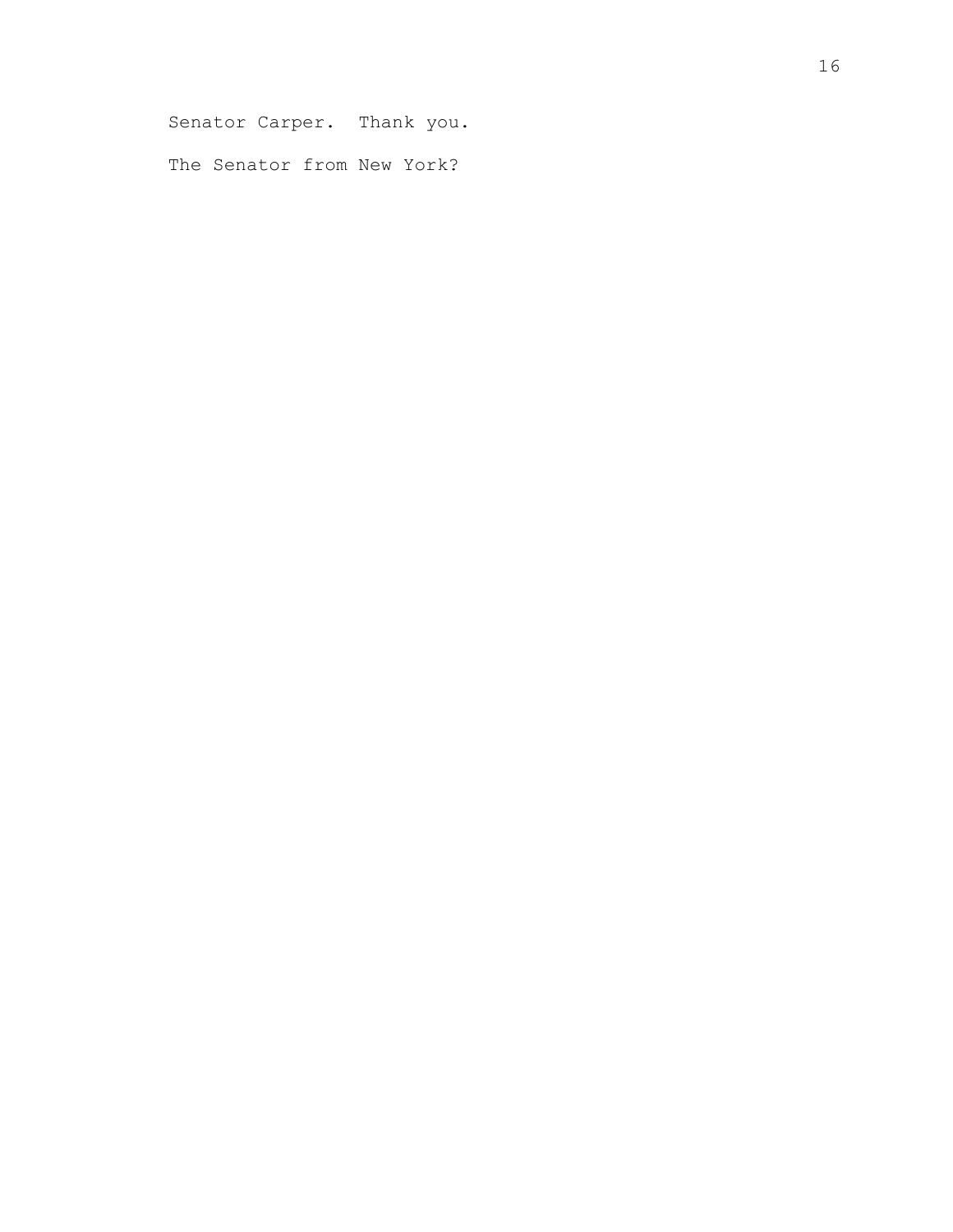STATEMENT OF THE HONORABLE KIRSTEN E. GILLIBRAND, A UNITED STATES SENATOR FROM THE STATE OF NEW YORK

Senator Gillibrand. Mr. Chairman, Ranking Member, I strongly oppose these two nominees, and I urge everyone to vote against them.

I am particularly troubled by Kathleen Hartnett White to serve as the Chair of the Council on Environmental Quality. Her extreme views, as my colleagues have noted, on issues ranging from climate change to the role of science to clean air regulations, make her unfit to serve. Mrs. White denies that extreme weather is getting worse as a result of climate change, despite all the evidence to the contrary. We do not need to look any further than this year's hurricane season to see how dangerously callous her point of view is.

My constituents in New York, as well as those in Texas, Florida, Puerto Rico, and the Virgin Islands, deserve someone leading the CEQ who will take climate change seriously and ensure that the Federal Government is doing everything we can to make our Country more resilient. And it is clear from her record in Texas, as well as her past writings and statements, that she will side again and again with her patrons in the fossil fuel industry, and not the health and well-being of our constituents.

I strongly urge a sense of conscience and a no vote.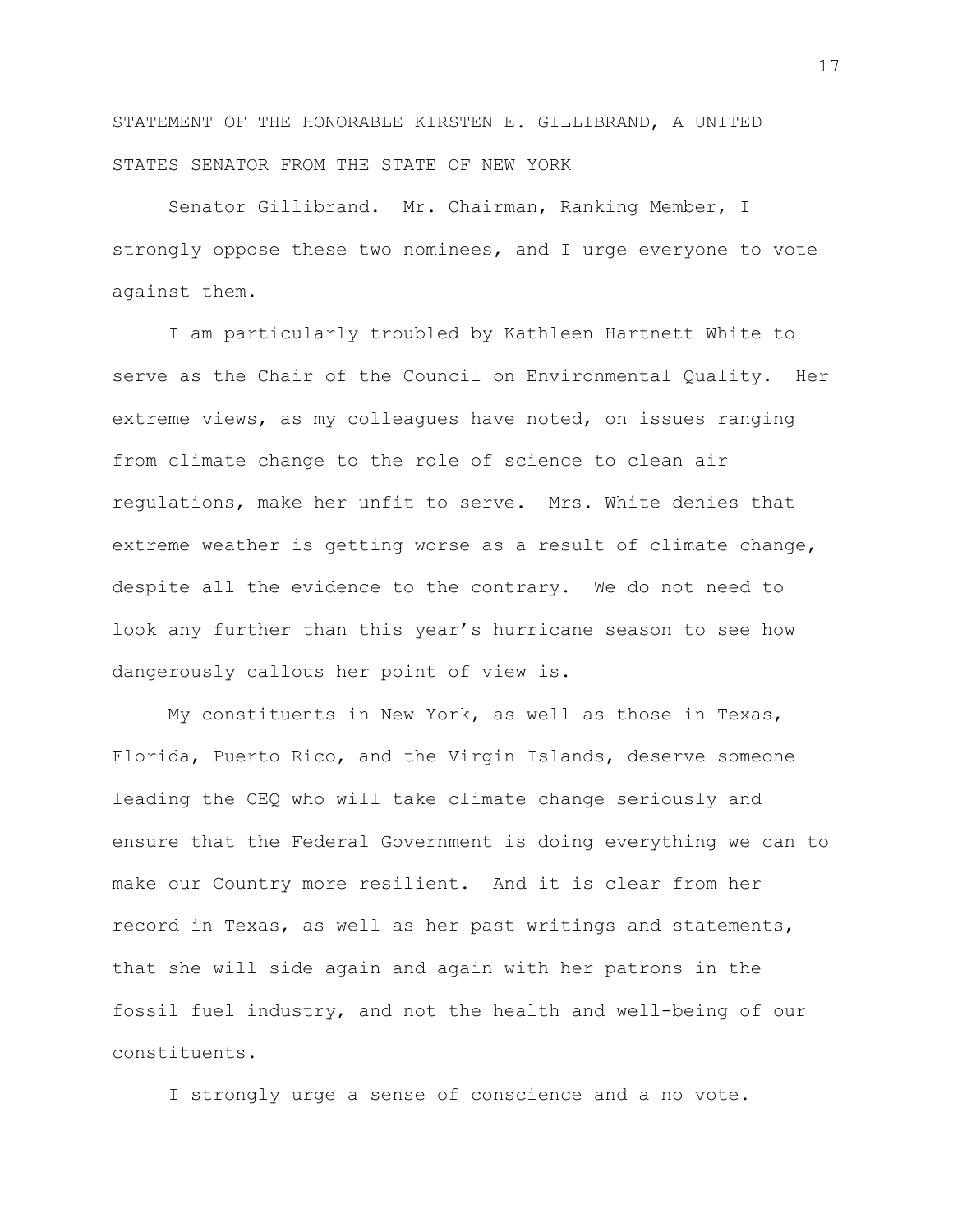[The prepared statement of Senator Gillibrand follows:]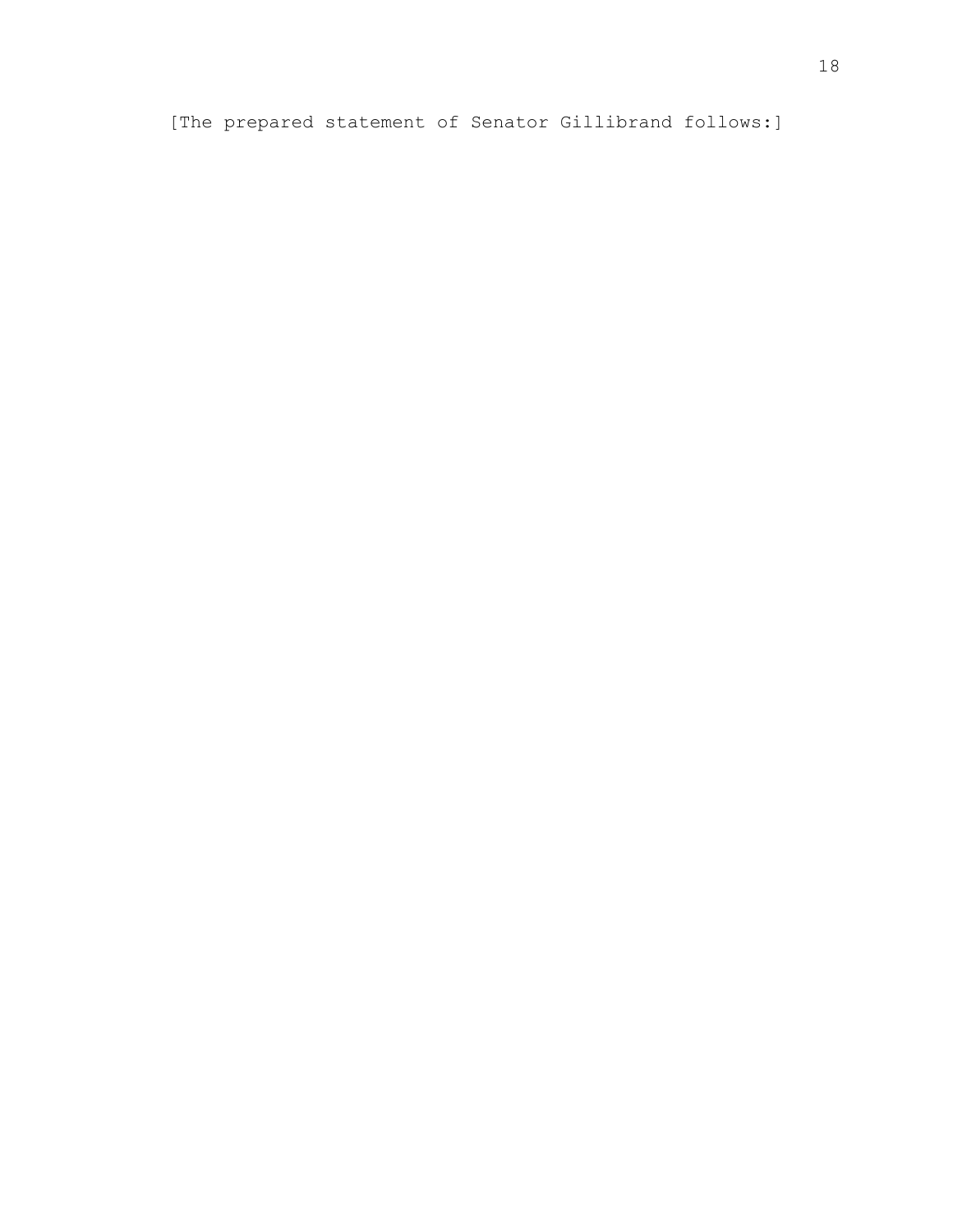Senator Carper. Thanks very much. I reserve my time. Senator Markey.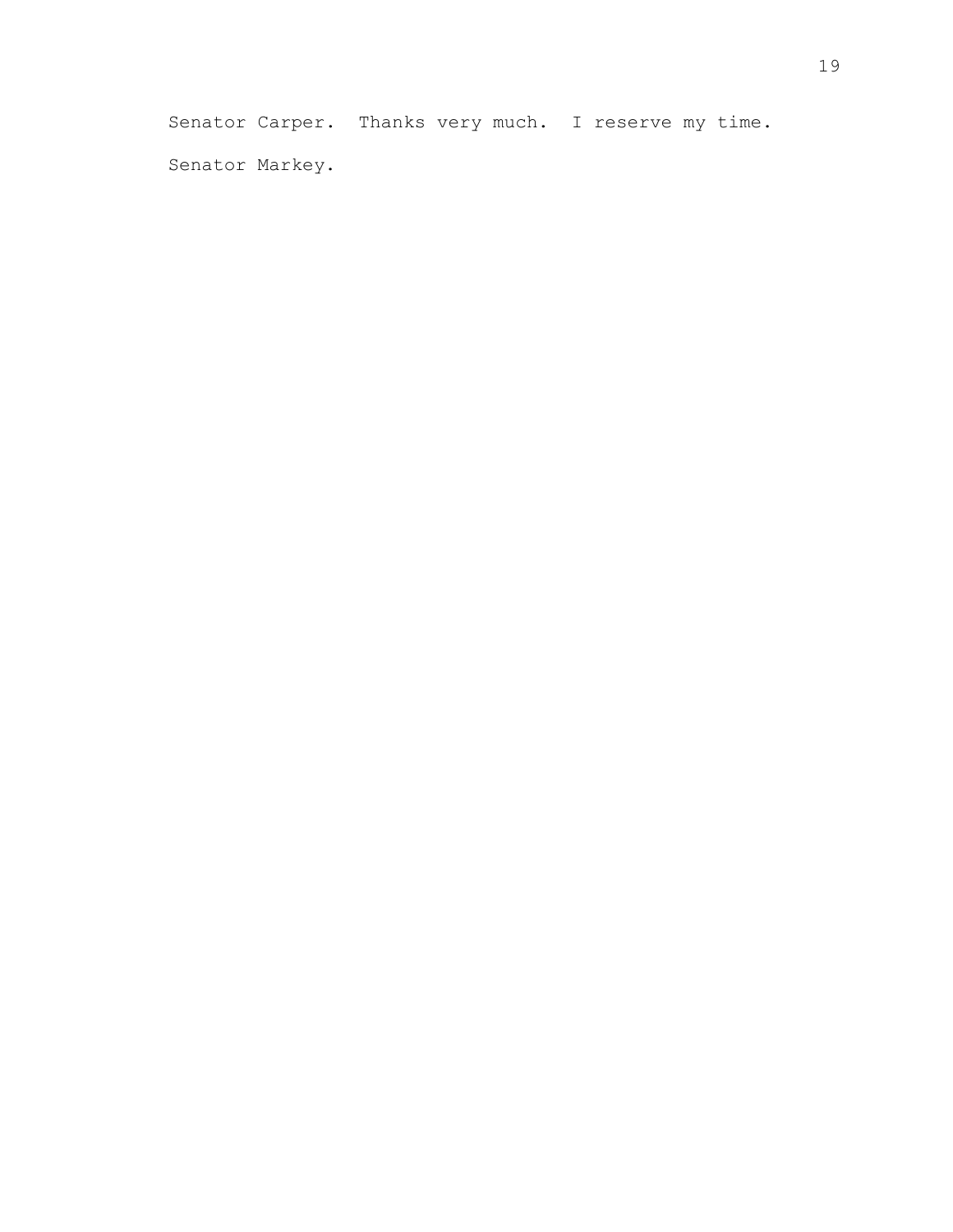STATEMENT OF THE HONORABLE EDWARD J. MARKEY, A UNITED STATES SENATOR FROM THE STATE OF MASSACHUSETTS

Senator Markey. Thank you, Mr. Chairman.

Kathleen Hartnett White, from my perspective, on issue after issue, she has made statements and holds views that are not just outliers; they are outrageous. Her views aren't just incorrect; they are incomprehensible for someone charged to lead the coordination of all Federal environmental action. She has stated many times that "carbon dioxide is not a pollutant," in direct opposition to the ruling of the Supreme Court in Massachusetts v. EPA. She has written that "renewables are a false hope that simply won't work" and stated that renewable energy is inconsequential, even as we are going to have more than 200,000 megawatts and 500,000 workers in the wind and solar industries just within the next three years.

Under Ms. Hartnett White, CEQ would no longer stand for the Council on Environmental Quality; it would stand for Crazy Environmental Quackery. We cannot, at this time, have this type of person in charge of the environment in our Country.

I urge a no vote.

[The prepared statement of Senator Markey follows:]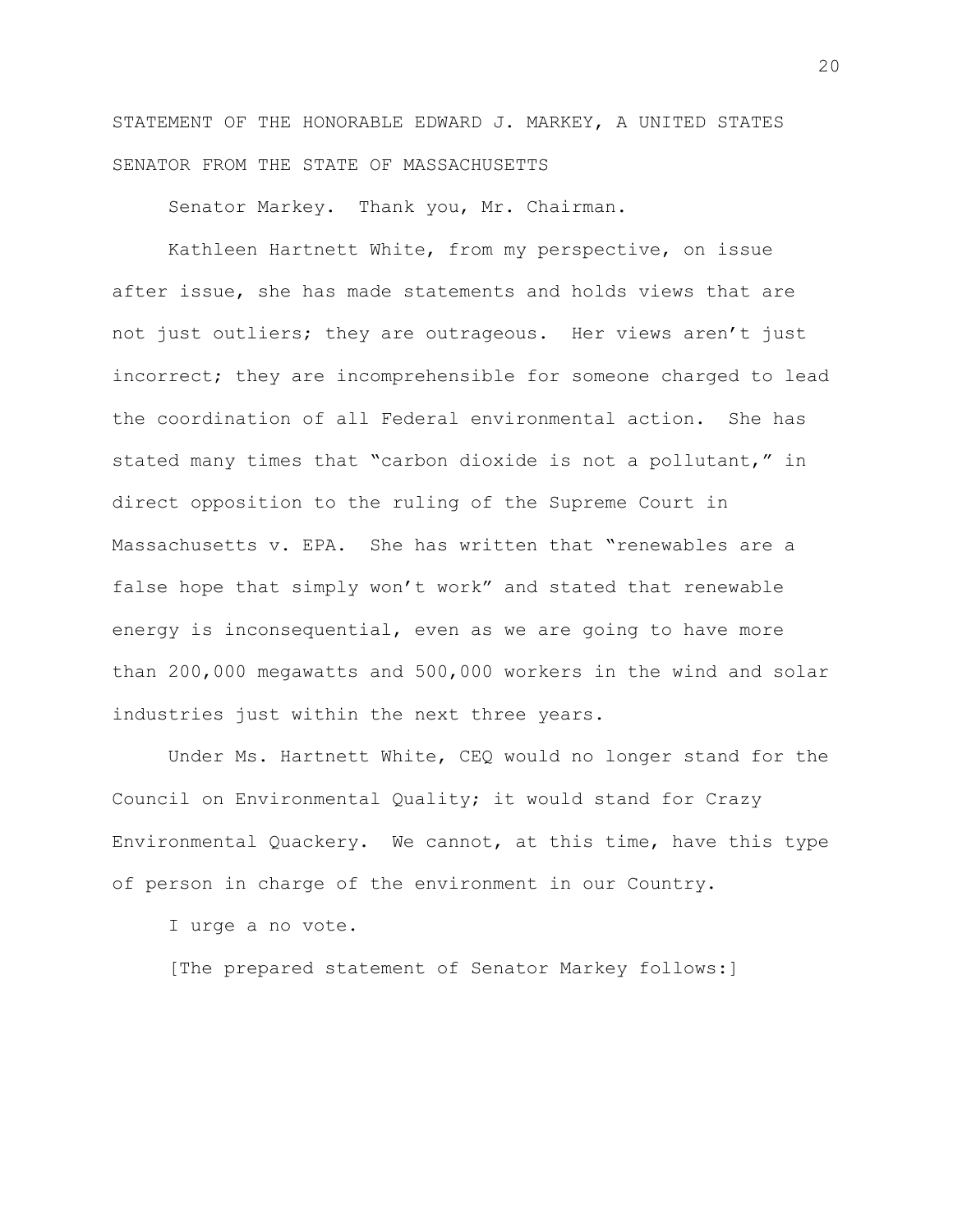Senator Carper. Thank you, Senator Markey.

Senator Barrasso. Senator Inhofe.

Senator Whitehouse. Mr. Chairman, before we go, could I just ask unanimous consent? I have a letter from 300 U.S. scientists opposing the nomination of Ms. Hartnett White. To quote them, "because one thing more dangerous than climate change is lying." And I would like to have that letter admitted to the record.

Senator Barrasso. Without objection.

[The referenced information follows:]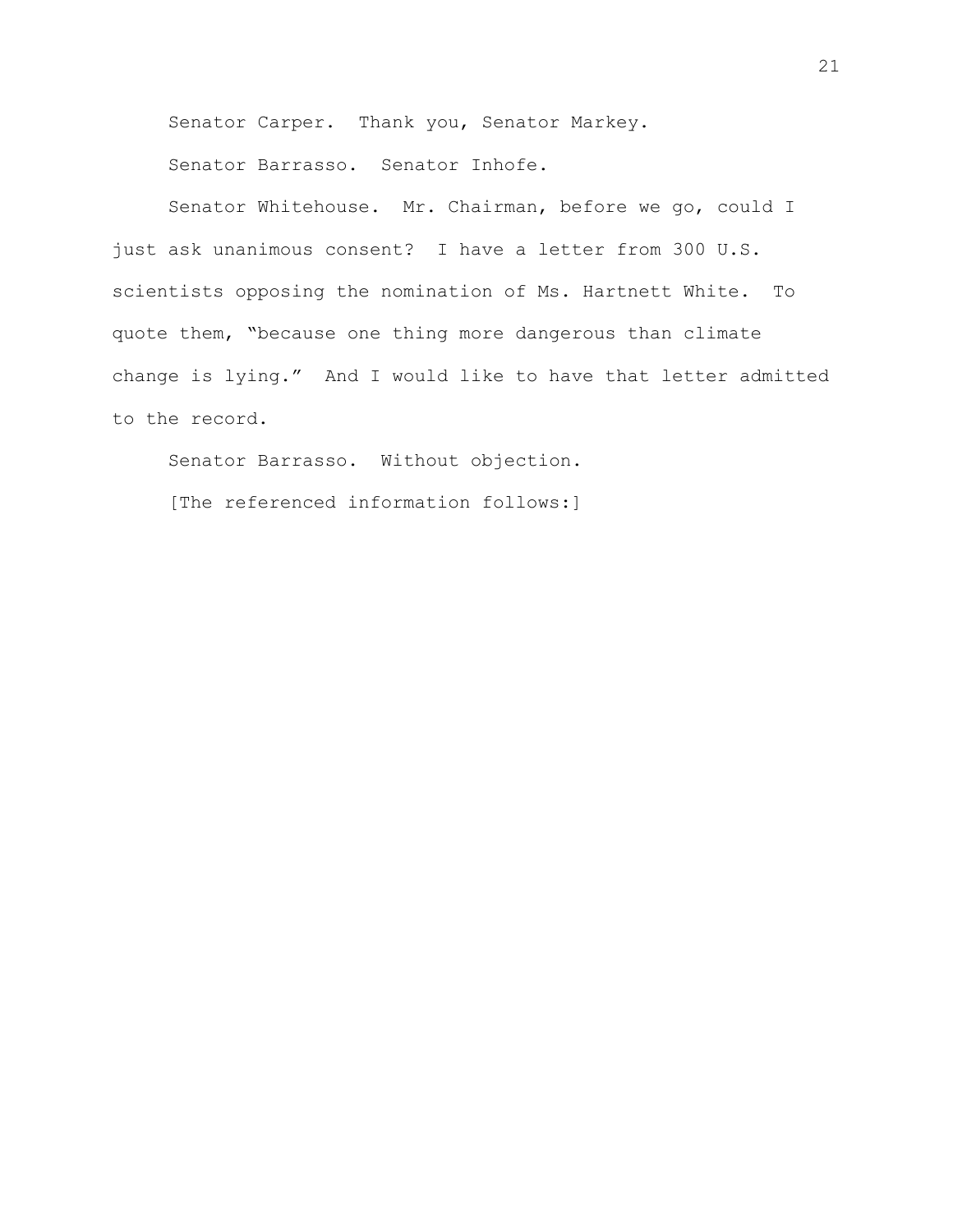Senator Barrasso. Let me just say that comparing Ms. White to a horse, as one of our Democrat colleagues just did, to me is a new low. It is disturbing, it is demeaning, and it is dehumanizing.

Yesterday, President Obama's Assistant Secretary of Energy, Charles McConnell, wrote an op-ed in support of Ms. White, which I am going to introduce to the record as well. Mr. McConnell explained that "Listening to her critics, one might think she opposes all regulation. That is simply untrue, as her record shows." He goes on to say, and, again, this is President Obama's Assistant Secretary of Energy, "The fact is she has always supported and insisted on smart regulation." He goes on to say, "Kathleen led the Texas Commission on Environmental Quality during an extraordinary period of growth in the Texas population, and yet the State realized impressive declines in the levels of pollution during that time." He cites declines in ozone, declines in nitrogen oxide, decline in other pollutants. This is President Obama's Assistant Secretary of Energy.

I ask unanimous consent to enter this op-ed in the record as well. Without objection.

[The referenced information follows:]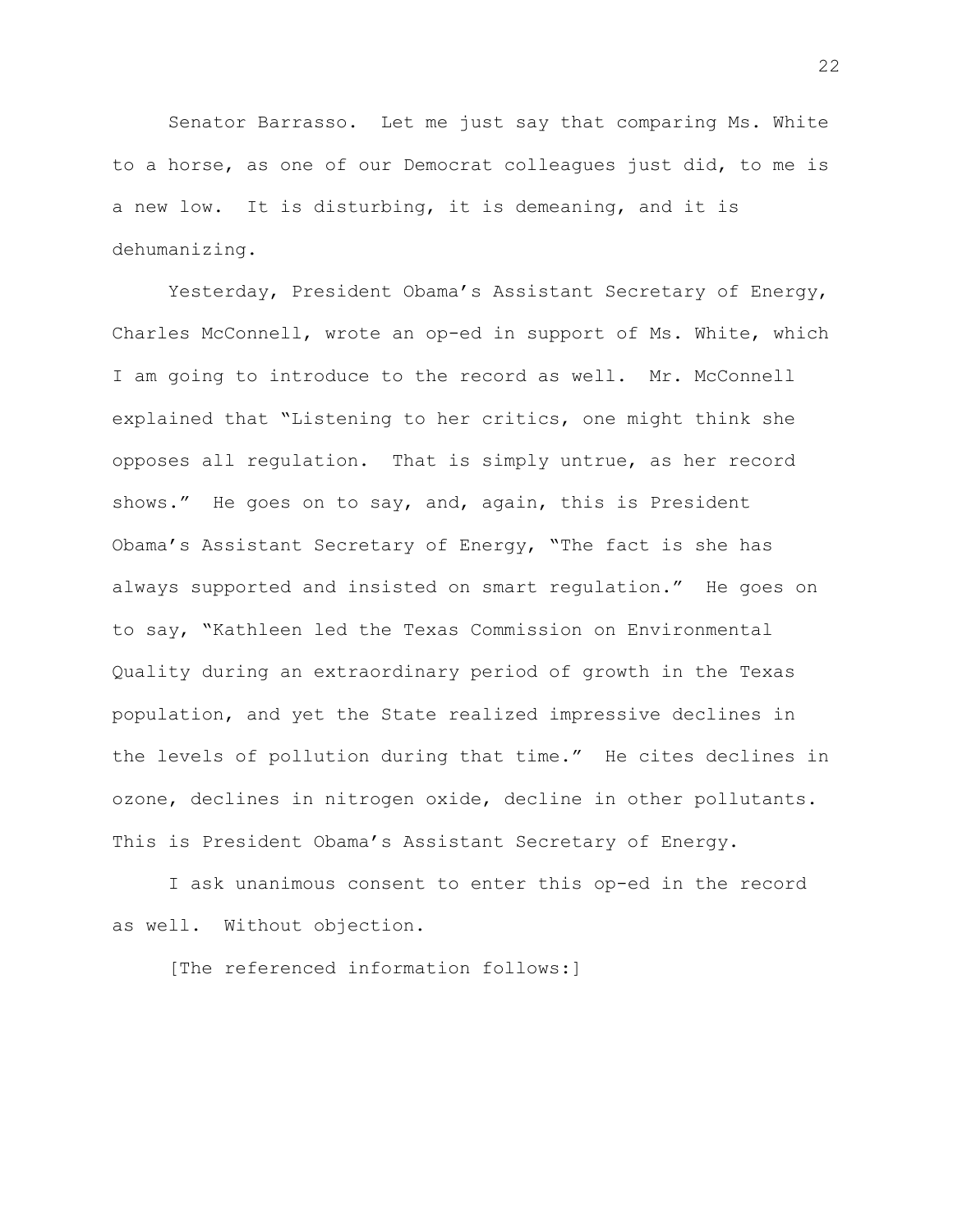Senator Barrasso. Senator Inhofe.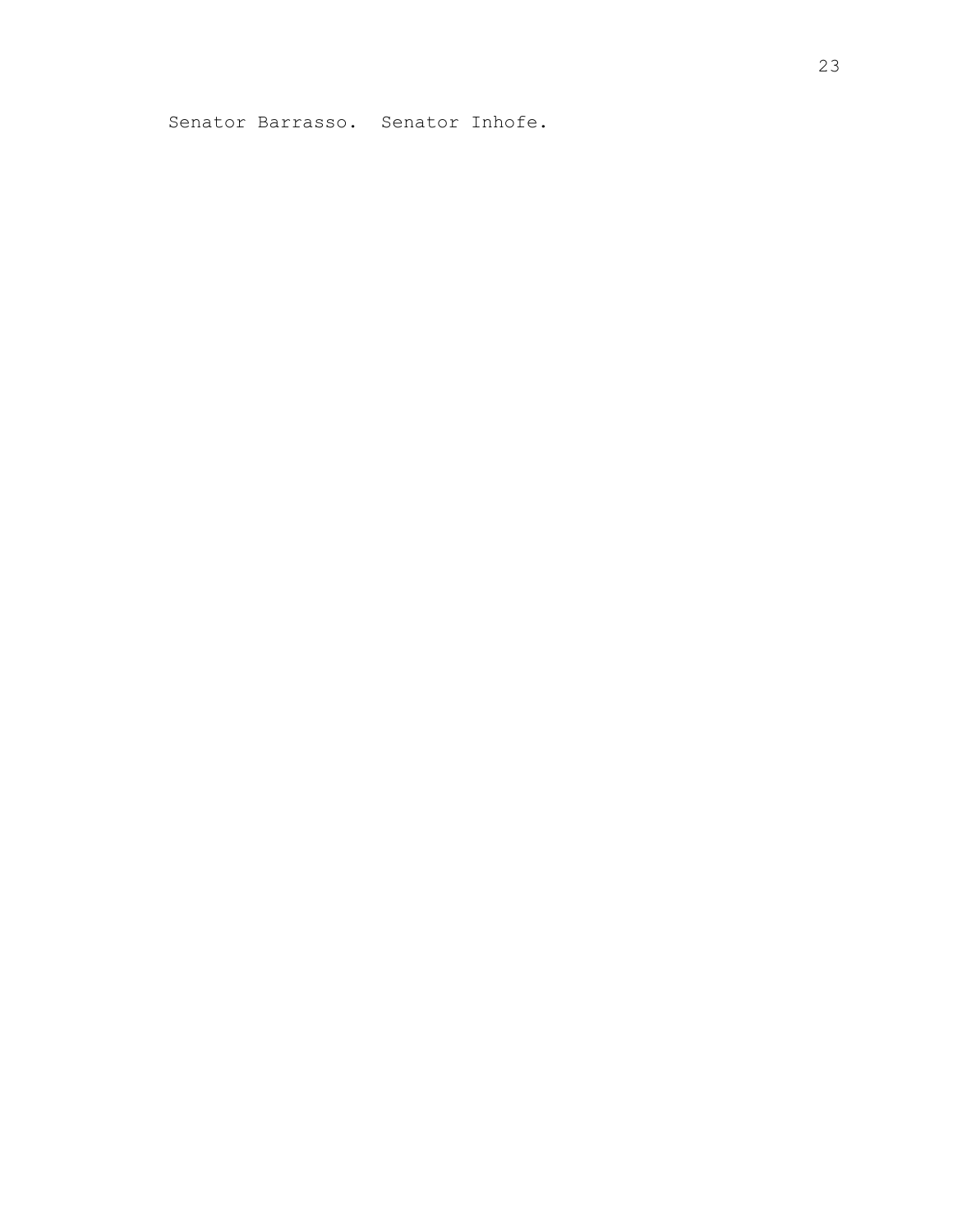STATEMENT OF THE HONORABLE JAMES M. INHOFE, A UNITED STATES SENATOR FROM THE STATE OF OKLAHOMA

Senator Inhofe. Thank you, Mr. Chairman.

We have had a lot of name calling here, and I am sure that makes everybody on the left feel better.

I don't know Kathleen White as well, obviously, as I do Andrew Wheeler, but you said exactly what I was going to say. We have people out there that are singing her praises, and you don't need to get down in the mud and name calling and these things.

But I do know Andrew Wheeler, and I know Andrew probably better than anyone except maybe his mother. Andrew Wheeler has been with me for so many years, actually, 14 years. He was a counselor in my personal office and then he was a staff director when I chaired the subcommittee on the Clean Air Subcommittee, and he was the one who, really, I relied on at that time. He has been the chief counsel for the EPW, for our Committee; he has been Majority and Minority staff director. We have worked on things together that are successful.

You know, we can be really proud on this Committee because, once you get through with all the name calling, we have done so many good things. We have accomplished things. I can remember when we used to have the chairman's meeting every Tuesday at 12:15, and the Republican leader would go around to all the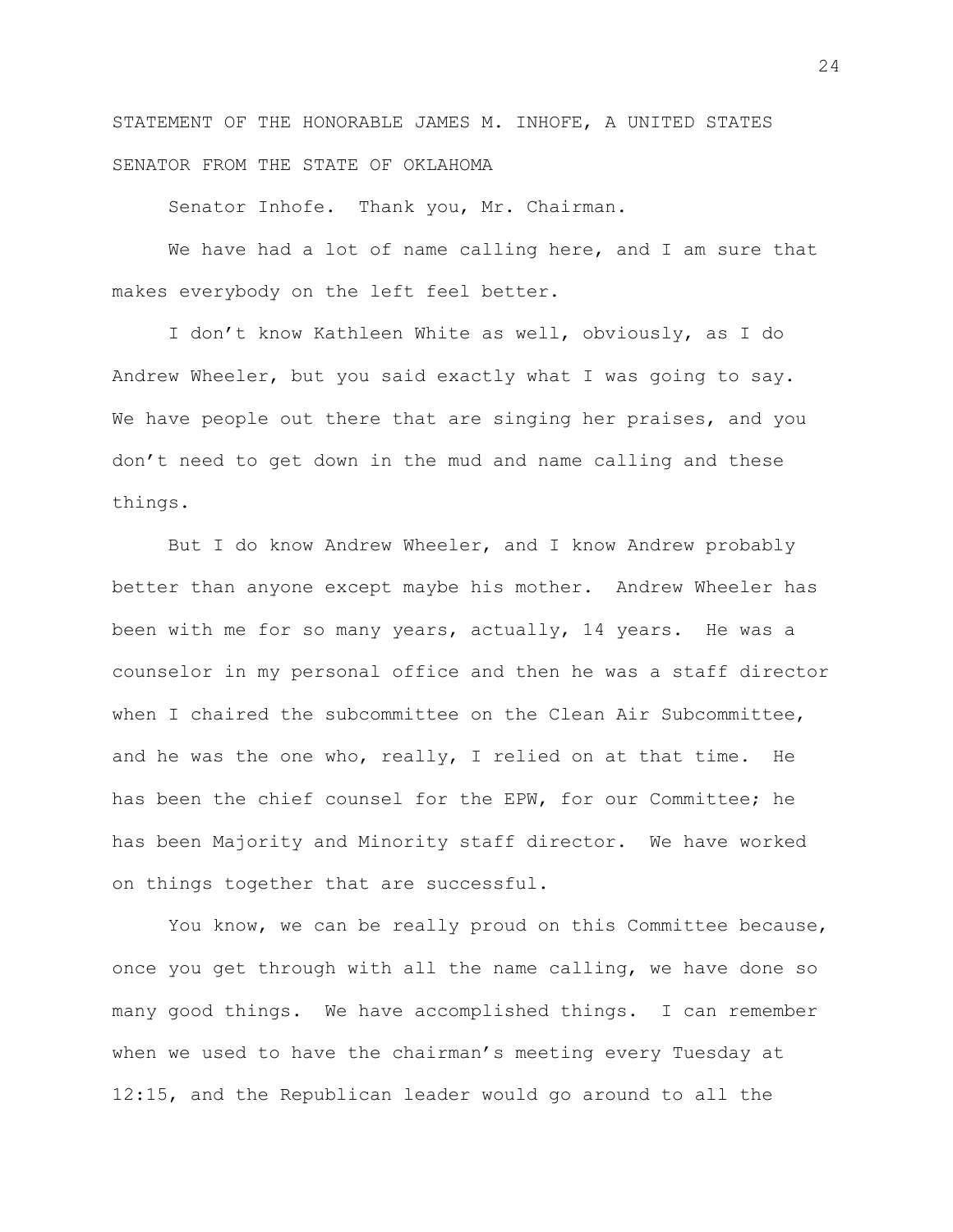different chairmen, and when it got to me I would say, now, from the Committee that actually does things. That was us. We did it on a bipartisan basis.

Well, when we were working with Andrew Wheeler, we did the 1998 and the 2005 highway bills, huge bills; the Energy Policy Act of 2005; the Energy Independence and Security Act of 2007. The Clear Skies Act, that was one that was early on. We couldn't get Democrats to join in on that, so that ended up not being successful. But the Clean Air Interstate Rule, the Diesel Emissions Reduction Act, greenhouse gas emission legislation.

Five out of those seven were successful, and they were all huge. And I have to say that I totally relied on Andrew Wheeler for the background, the knowledge, the expertise that he has demonstrated year after year after year on a very bipartisan basis. So, I am just hoping that you folks will remember we have had some successes in this Committee and a lot of those successes we have had were due to one staffer in particular, and that was Andrew Wheeler.

[The prepared statement of Senator Inhofe follows:]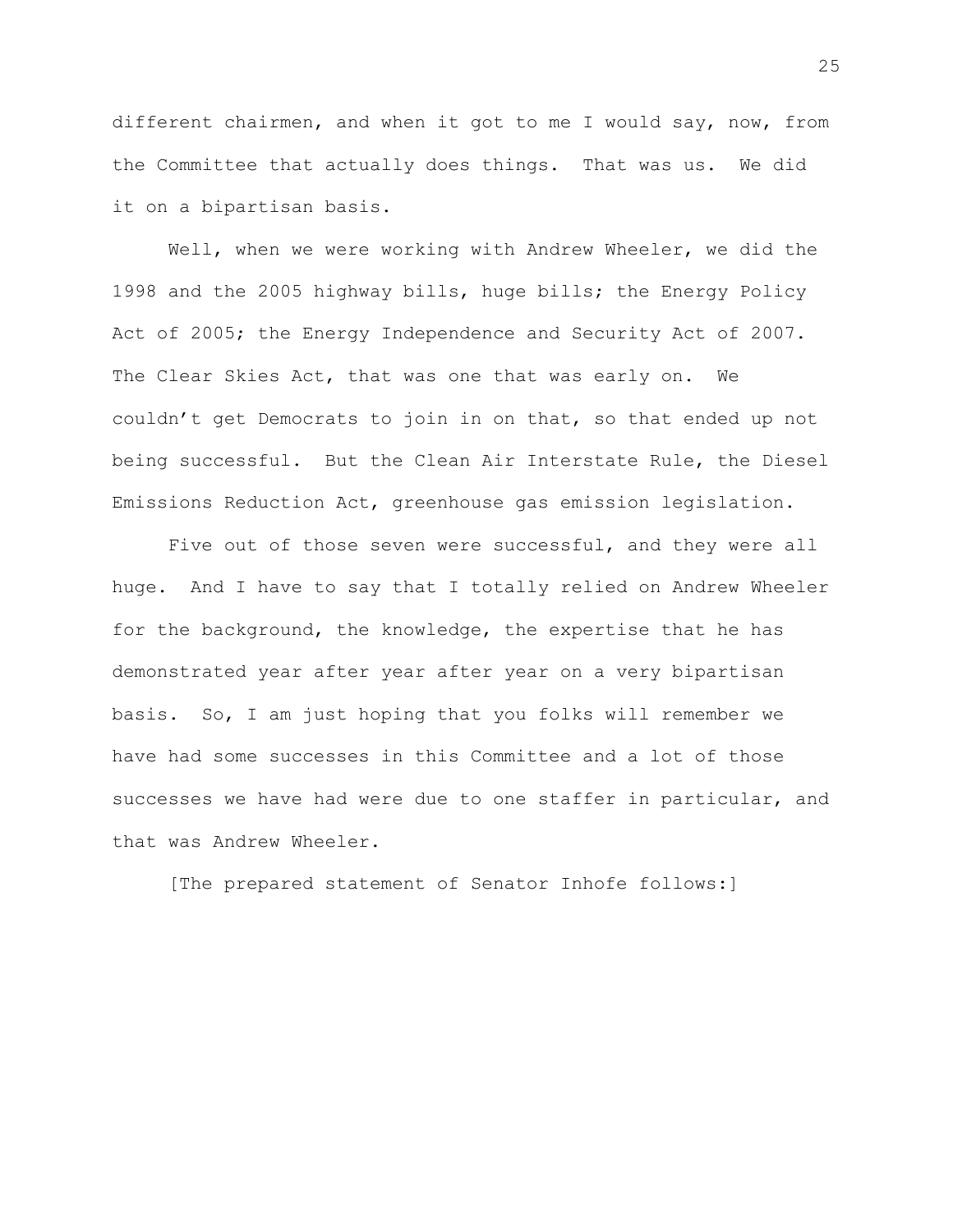Senator Barrasso. Thank you, Senator Inhofe.

Senator Carper.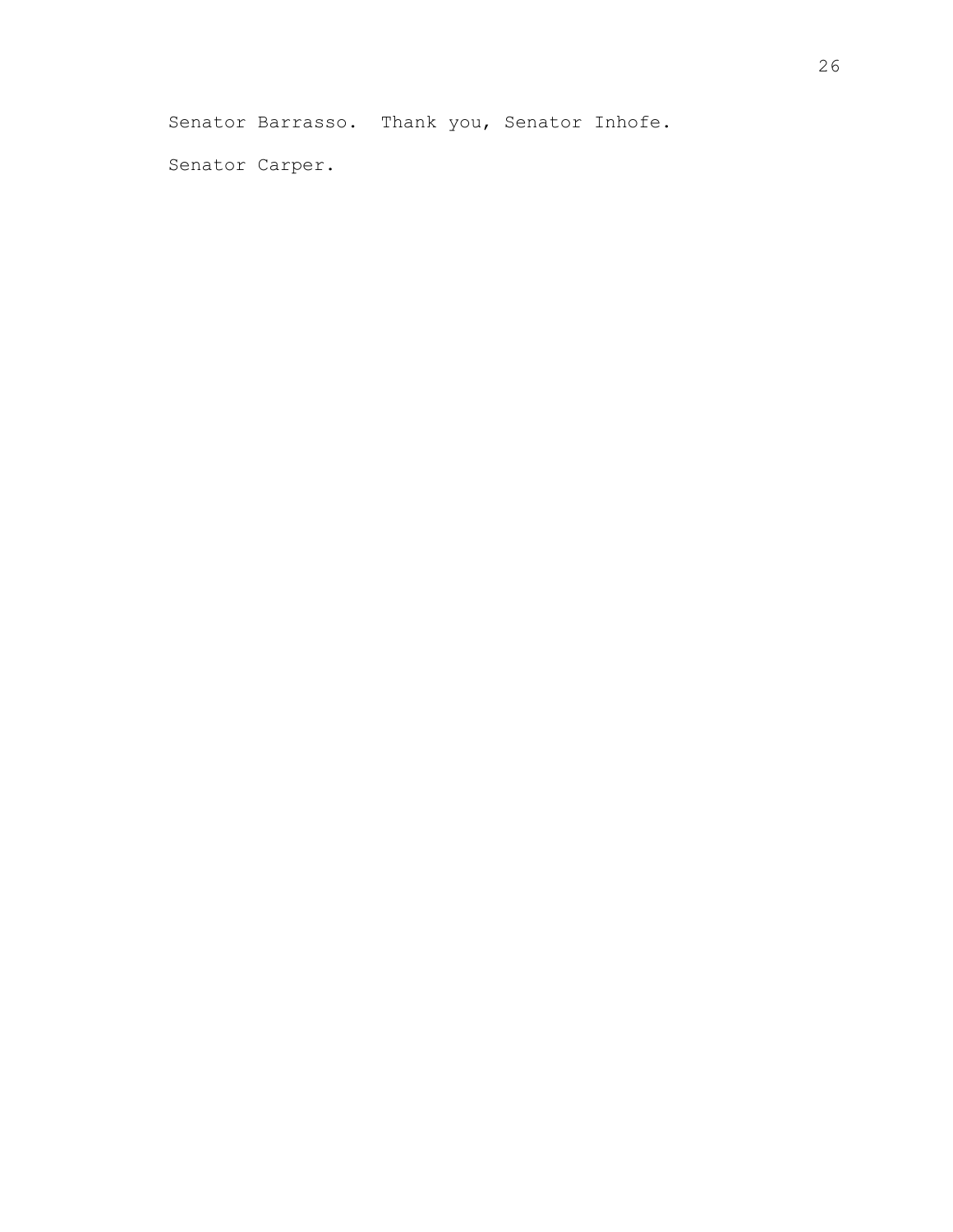STATEMENT OF THE HONORABLE THOMAS R. CARPER, A UNITED STATES SENATOR FROM THE STATE OF DELAWARE

Senator Carper. Thanks very much. I just want to start off on one positive note. We are going to be approving 19 General Services Administration lease prospectus resolutions today. Nineteen. Hopefully we will go 19 for 19. And one of the reasons why we are able to move forward is because GSA has acted with sufficient good faith to allow us to move forward today, and we are going to do that.

I want to say, with respect to Andrew Wheeler, I don't know him as well as Jim Inhofe does, but during his hearing and in response to the questions for the record, I thought that he may have demonstrated a more transparent and straight-forward approach to engaging with members of the Committee than any other Trump Administration EPA nominee thus far. I find that encouraging. I hope that you do too.

Senator Inhofe. There is not a lot of competition for that.

Senator Carper. Some would say that is a low bar. [Laughter.] Senator Carper. But it is a fact.

That is as close as I am going to get to name calling here today.

I want to be honest with you. I remain less encouraged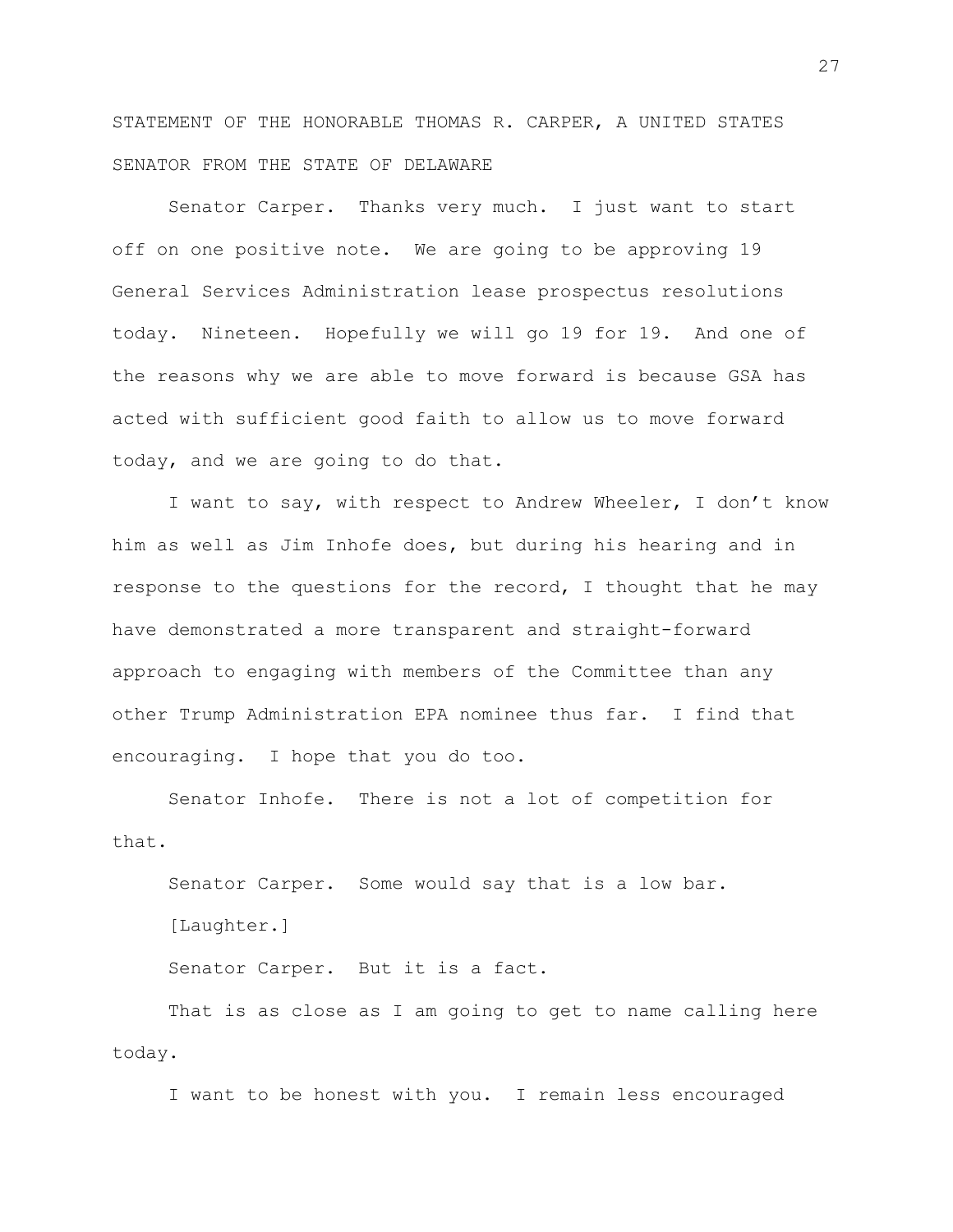with Administrator Pruitt's progress in responding to the 31 letters requesting information that have been sent to him by our side of this Committee. Thus far, he has only adequately responded to 12 of those letters. That is better than zero, but six of the unanswered letters are more than six months old. More than six months old. That is just unacceptable.

Having said that, it is my understanding that EPA is making an effort to respond to more of our letters, and to do so soon, and we look forward to reviewing those responses soon. And the related documents we have been requesting and receiving responses to future oversight inquiries on a timely basis going forward.

I just want to thank my colleagues, a number of whom have been very vocal in calling on EPA to do just that, and I think the message is getting through.

Let me say this as clearly as I know how. If the responses that are being crafted by EPA now are completed in short order and are truly responsive, we will make progress on a number of nominations. If the nominations are further delayed or unresponsive, that progress may not be realized. I think we want progress. So thank you again for those of you who are speaking up.

I want to devote the remainder of my opening remarks this morning to the nomination of Kathleen Hartnett White to be the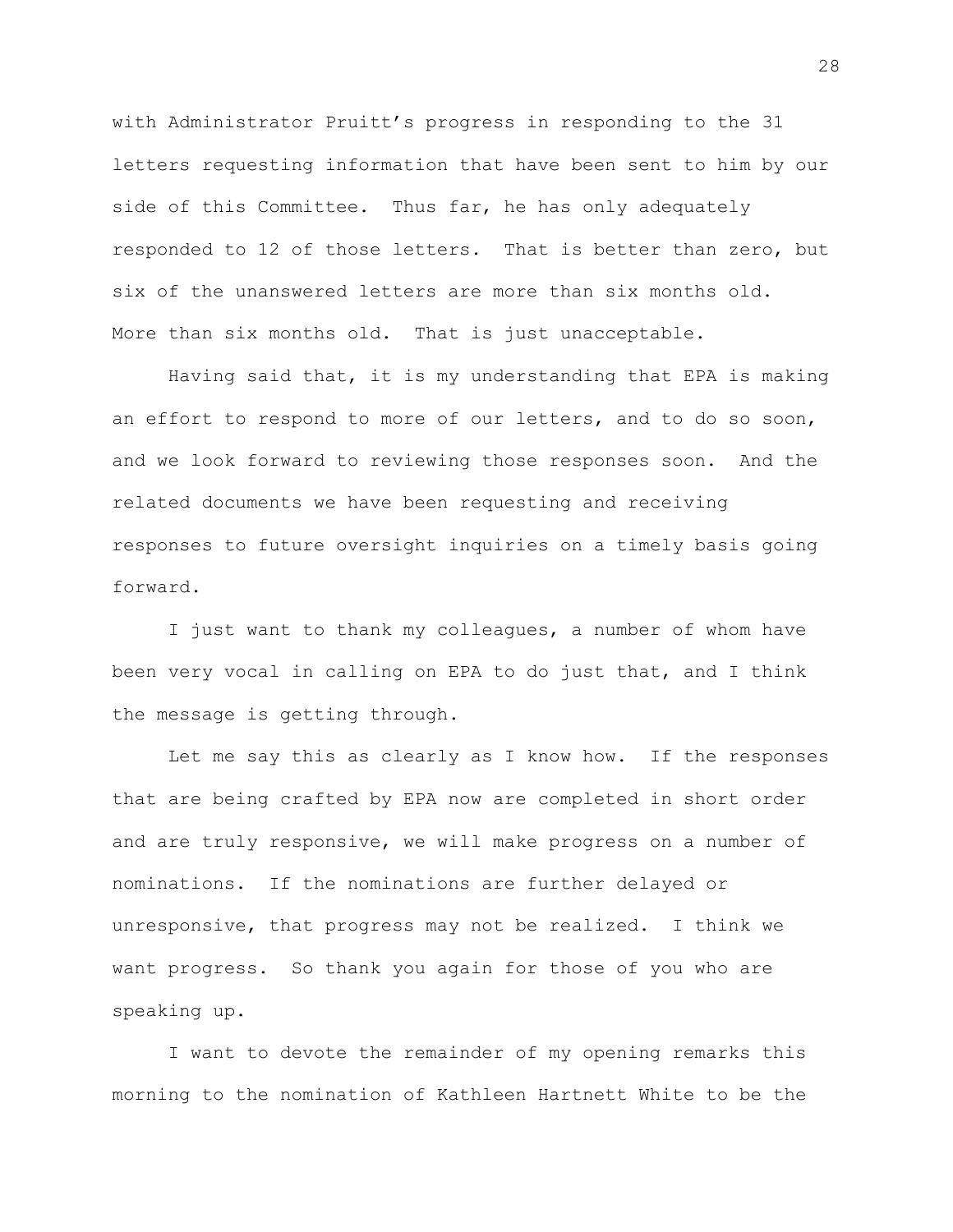White House's top environmental official. The importance of the Office of Environmental Quality cannot be overstated; it has historically played a vital role in coordinating the efforts of all Federal agencies on cost-cutting and important environmental issues. I know this from firsthand account from one of my earliest mentors, Russell Peterson, who served as the CEQ chair during both the Nixon and the Ford administrations; a Delawarean

Before serving in the White House, Russ Peterson had a distinguished career as a chemist and a leader at the DuPont Company and went on to serve as governor of our State from 1969 to 1973. And despite his being a Republican and me being a Democrat, Russ Peterson graciously served as one of my key mentors from the that we met in 1976 until his death in 2001. He spoke fondly of his time as CEQ Chair and he explained to me on more than one occasion the real importance and influence of the job. As CEQ chair, you are kind of like an orchestra leader; not playing the instruments, but making sure that everyone is playing from the same music and in harmony.

Make no mistake about it, CEQ's role and responsibility, their influence is considerable and consequential; it has been for many years. That is why I am deeply disappointed at the nomination of Ms. White, whose views I believe are extreme, whose words are staggeringly inappropriate, and who shows remarkable disrespect for science, the environmental laws that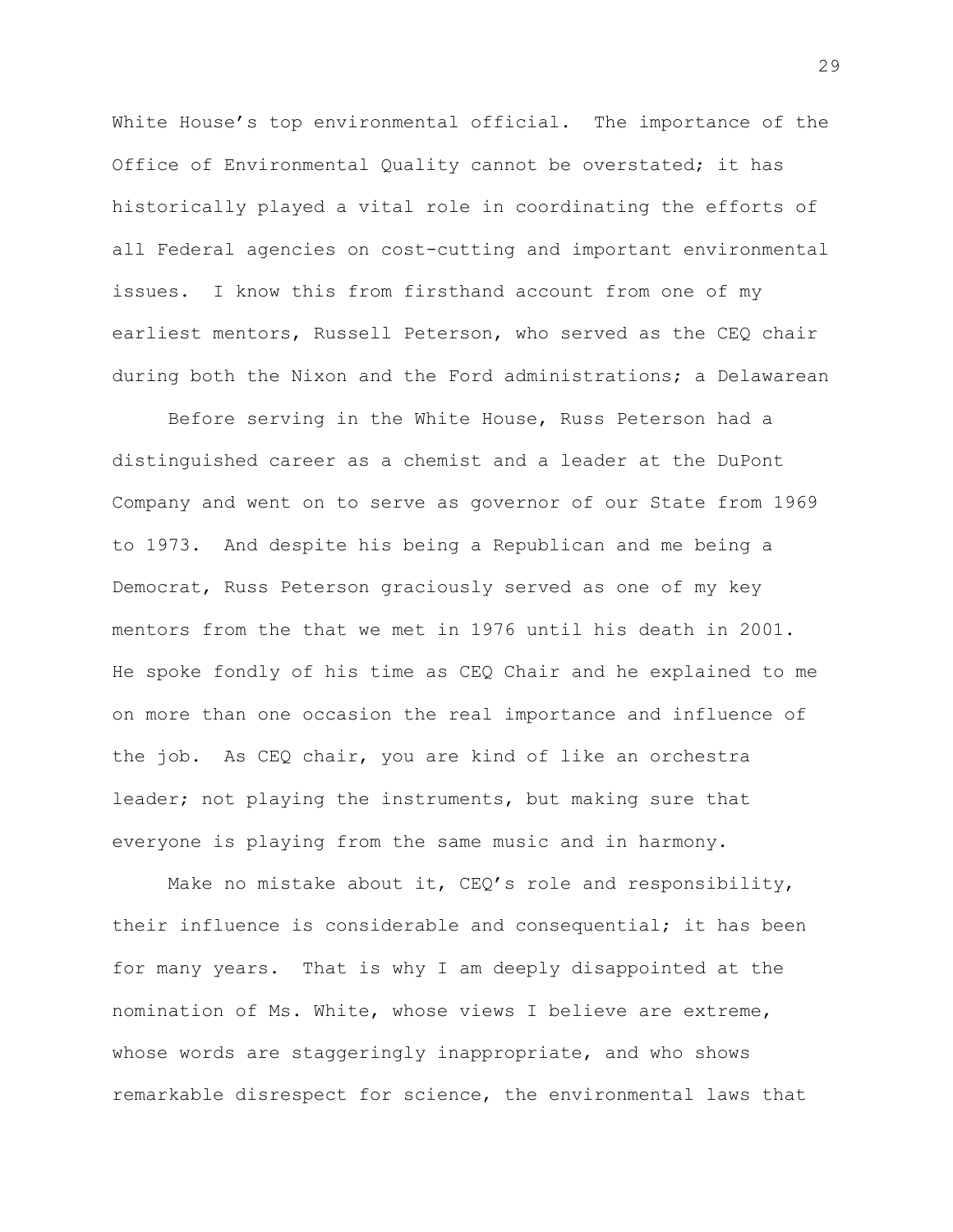are on the books, and our Federal Government.

I want to just take a minute to look at her record.

Ms. White refers to renewable energy sources as false hope and parasitic. She has called repeatedly for the repeal of solar and wind tax credits. She has also called for the repeal of the Renewable Fuel Standards repeatedly over the past decade, stating the program is counterproductive, ethnically offensive, and destructive.

Ms. White has compared the views of those who believe that human activity is causing climate change to be those of pagans and communists. Talk about name calling. These are her words; these are not mine. She has suggested that policies to reduce global warming pollution could lead to poverty and even to concentration camps. She has said several times that fossil fuels ended slavery.

Ms. White consistently denies the cause and impacts of climate change. She has repeatedly stated that we would benefit from more carbon dioxide in our atmosphere, not less. She has actively supported groups that promote this extreme point of view.

Moreover, Ms. White has repeatedly contradicted the accepted views of previously Republican and Democratic administrations alike about the health effects of air pollution, saying that "people do not die of particulate matter levels";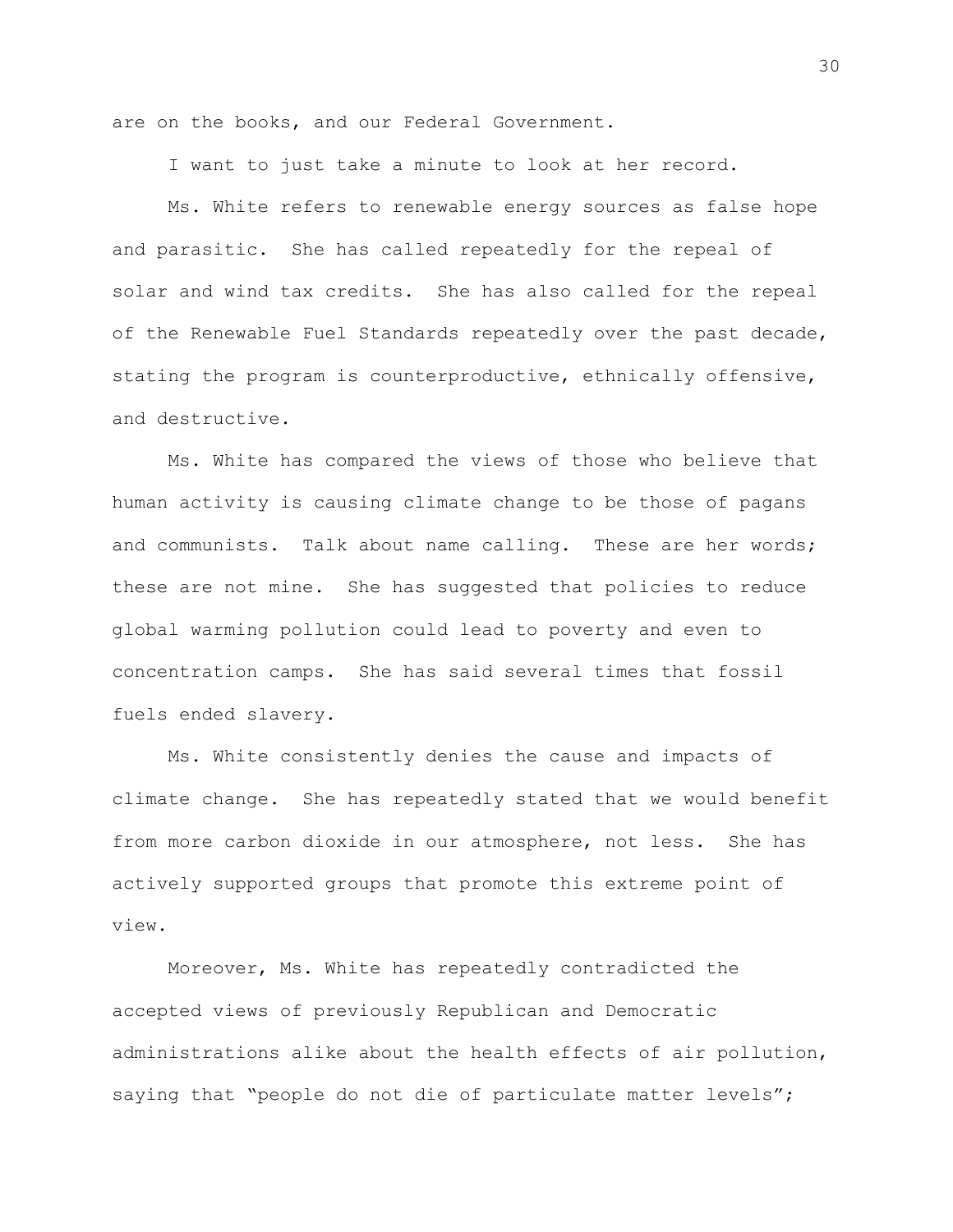that "ozone isn't harmful unless you put your mouth over the tailpipe of a car for eight hours a day"; and that the Clean Air Act no longer provides an effective scientifically credible or economically viable means of air quality management.

Nothing that Ms. White said at her hearing or in response to post-hearing questions provides me with as much as a shred of confidence in her suitability for almost any Senate-confirmed role, let alone one that carries with it the responsibility of chairing the Council on Environmental Quality in this or some other administration.

If she is confirmed to serve in this important leadership position, I believe we will have failed in our responsibility as United States Senators to provide advice and consent, and we will have failed the people of this Country. I cannot urge my colleagues more strongly to oppose her nomination.

We sat here, Mr. Chairman -- I will conclude with this. We sat here for her hearing. I have been sitting through hearings here for 17 years. It was painful to watch. It was painful to watch and it was painful to hear, and we should not inflict this pain on the people of this Country.

Thanks so much.

[The prepared statement of Senator Carper follows:]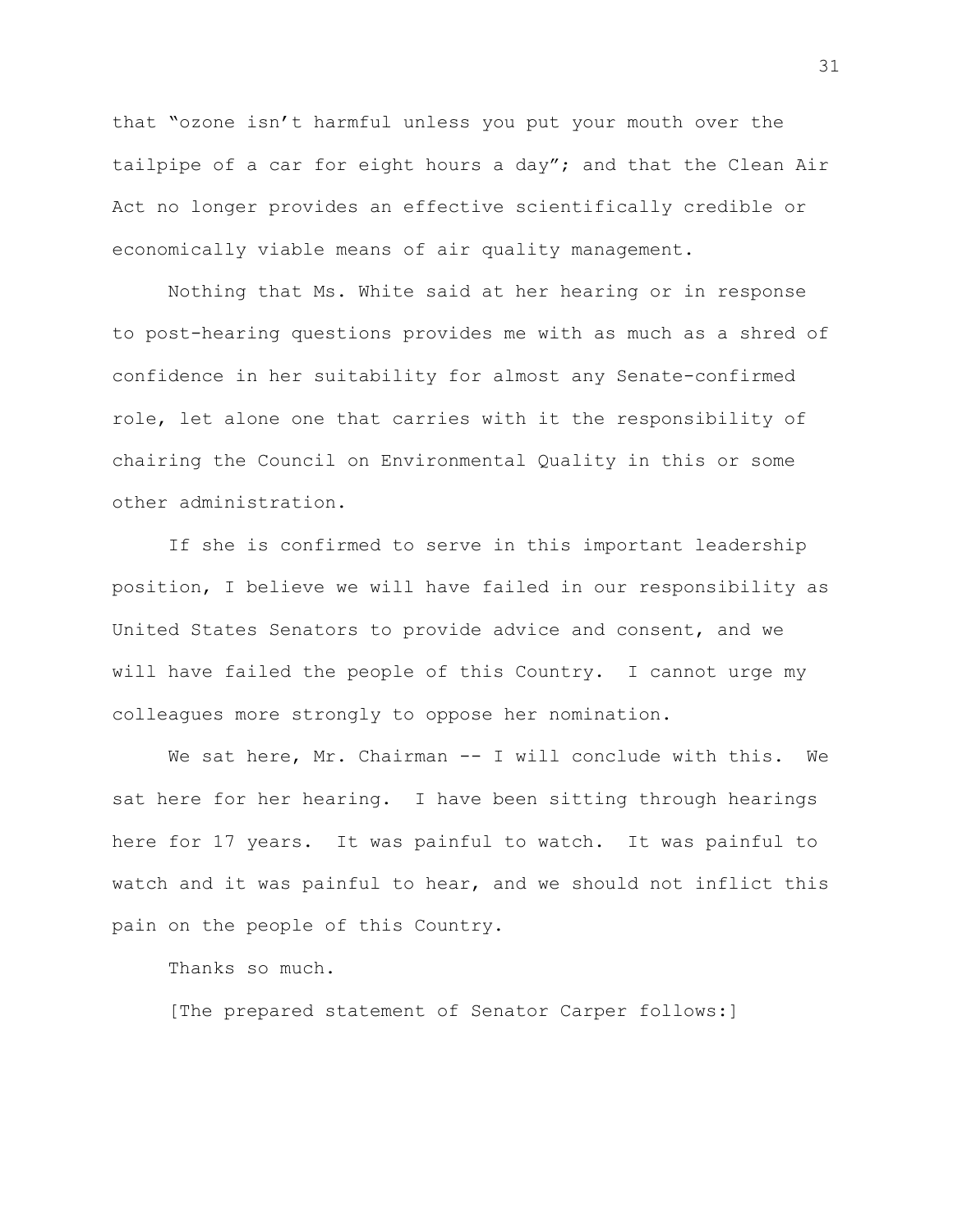Senator Barrasso. Thank you very much, Senator Carper.

Anyone else wanting to make a statement on this as we wait for the final member for the vote?

Senator Cardin.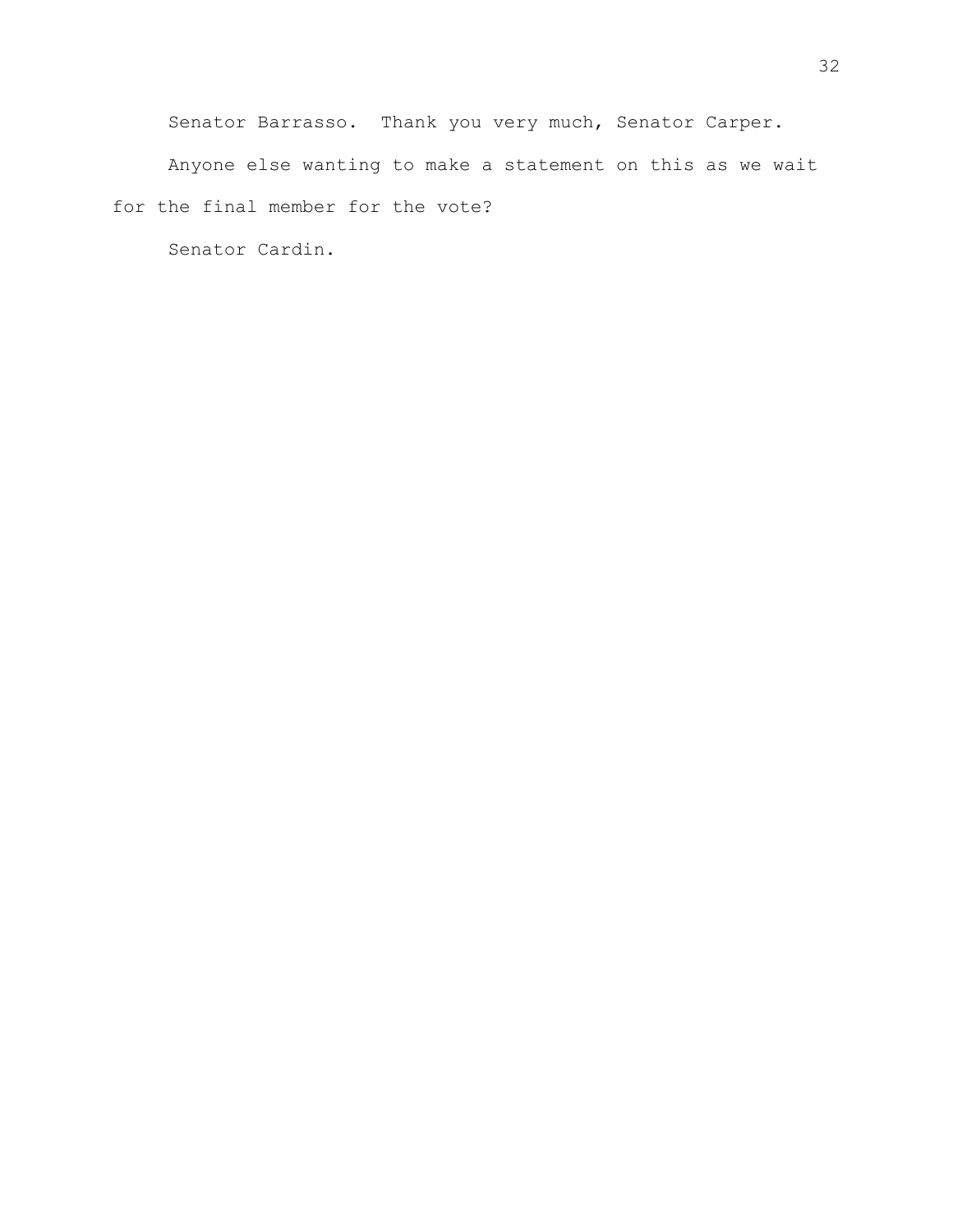STATEMENT OF THE HONORABLE BENJAMIN L. CARDIN, A UNITED STATES SENATOR FROM THE STATE OF MARYLAND

Senator Cardin. I was going to wait until after the vote, but I will be very brief.

I want to explain my strong opposition to Ms. Hartnett White for the position that she has been nominated to. She authored an article indicating one of the worst ways to celebrate Earth Day is the signing of the Paris Accords.

I had the opportunity to be with four of our colleagues in Bonn two weeks ago to try to represent the U.S. view that we want to be part of the international community and the international community's efforts to deal with global climate change. We are now the only Country that has announced that we will not be part of these discussions.

And I have had conversations with members of the Administration, including the Secretary of State, who recognizes the importance for America to be part of this process. I want to make sure that we have people in the Administration who understand the importance of the U.S. global engagement, and Ms. Hartnett White clearly does not fall into that category, and that is why I oppose her nomination.

[The prepared statement of Senator Cardin follows:]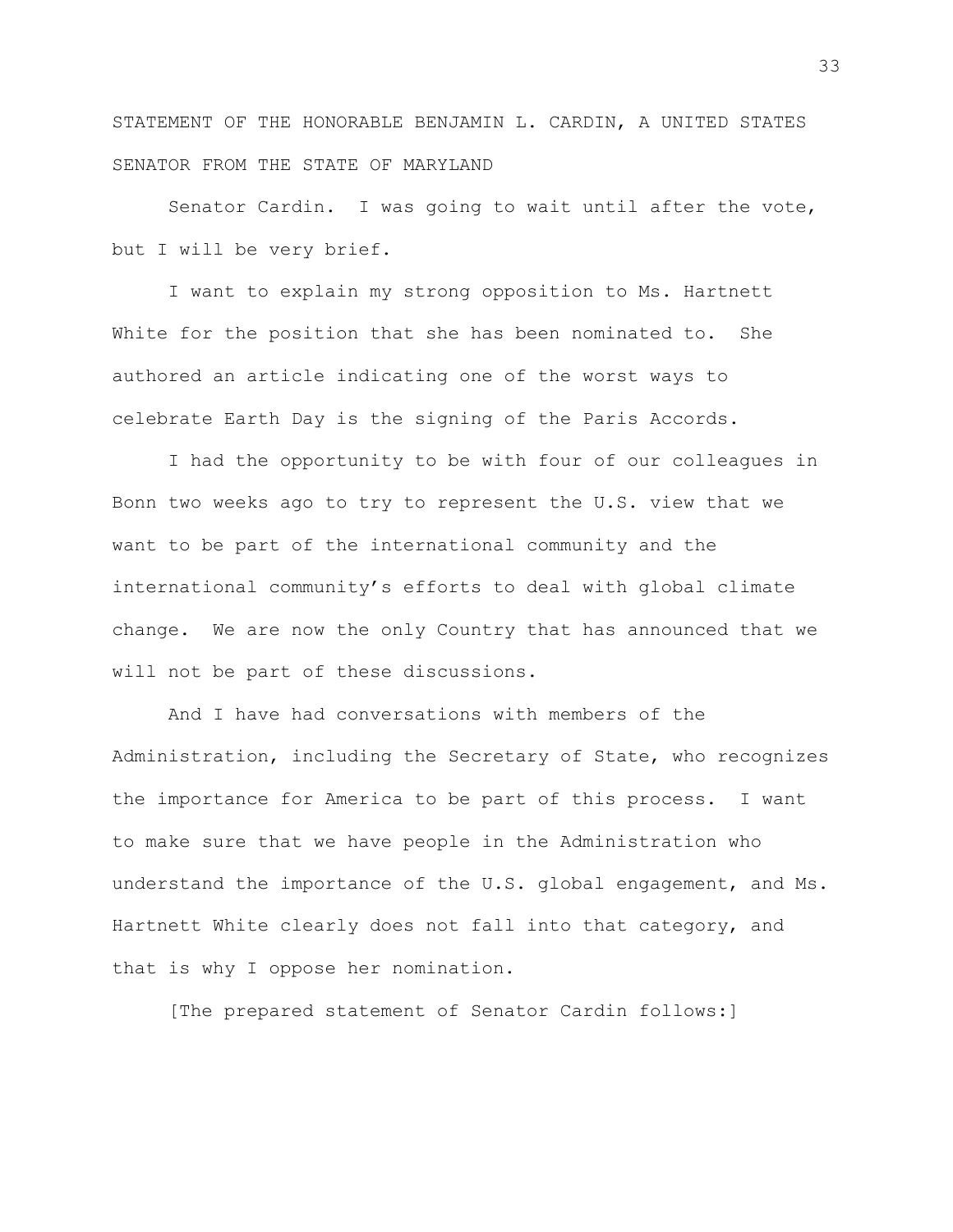Senator Barrasso. Thank you, Senator Cardin.

Now that the Majority and Minority have had an opportunity to debate and discuss the issues and members have arrived, I would like to move the votes on the items of today's agenda. We will defer additional statements until the end of voting, and I will be happy to recognize any additional members still wishing to speak.

The Ranking Member and I have agreed to bring up the nominees to be a member of the CEQ and the Deputy Administrator of EPA for separate roll call votes. The Ranking Member has requested that each of these nominees receive a separate roll call vote. The Ranking Member and I have agreed to vote on the 19 GSA resolutions en bloc by voice vote, but members may choose to have their votes recorded for a specific resolution in that bloc after the voice vote.

To begin, I would like to call up Presidential Nomination 1101, Kathleen Hartnett White, of Texas, to be a member of the Council of Environmental Quality. I move to approve and report the nomination favorably to the Senate. Is there a second?

Senator Inhofe. Second. Senator Barrasso. The Clerk will call the roll. The Clerk. Mr. Booker? Senator Carper. No, by proxy. The Clerk. Mr. Boozman?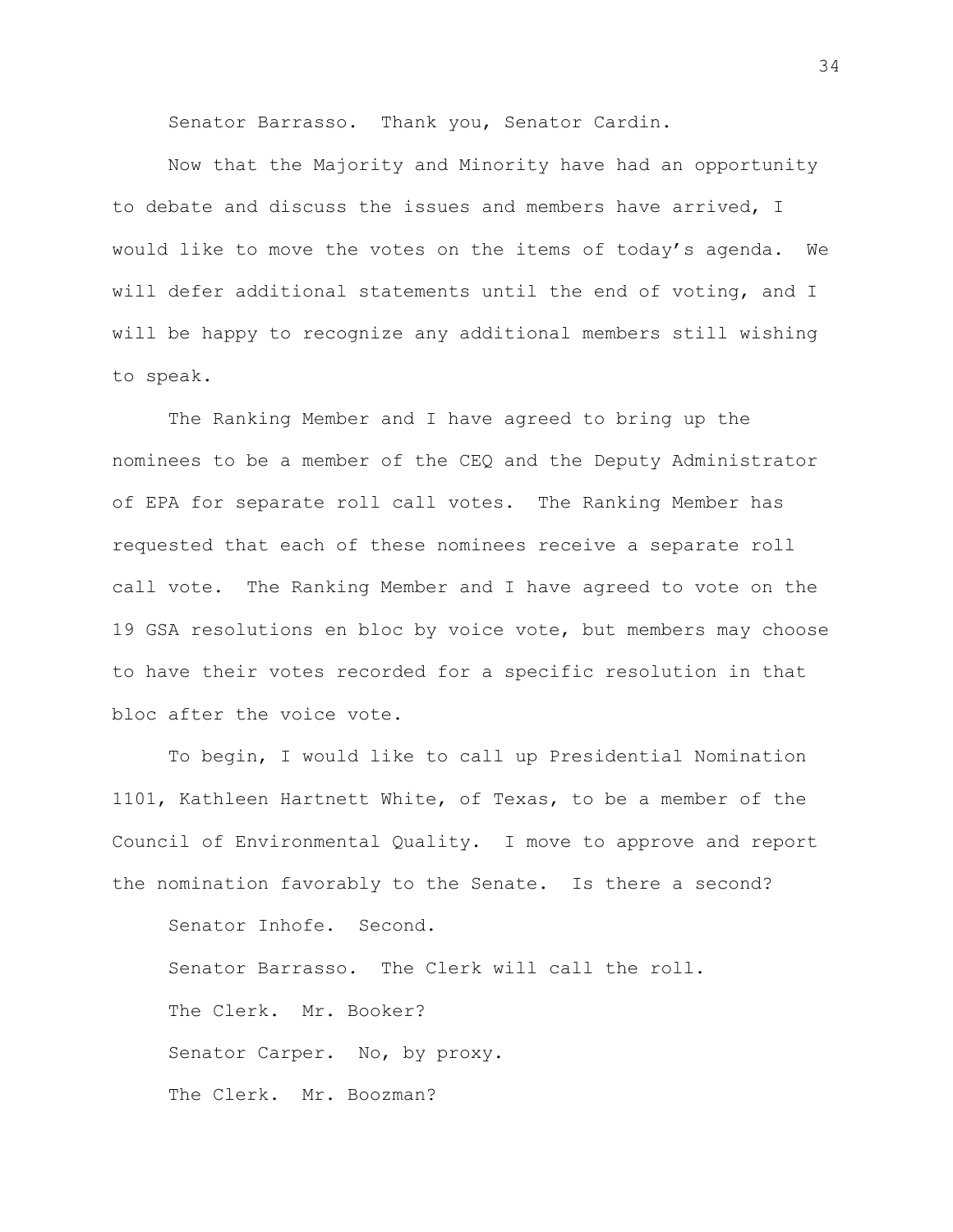Senator Boozman. Yes. The Clerk. Mrs. Capito? Senator Capito. Yes. The Clerk. Mr. Cardin? Senator Cardin. No. The Clerk. Mr. Carper? Senator Carper. No. The Clerk. Ms. Duckworth? Senator Carper. No, by proxy. The Clerk. Mrs. Ernst? Senator Ernst. Yes. The Clerk. Mrs. Fischer? Senator Fischer. Yes. The Clerk. Mrs. Gillibrand? Senator Gillibrand. No. The Clerk. Ms. Harris? Senator Harris. No. The Clerk. Mr. Inhofe? Senator Inhofe. Aye. The Clerk. Mr. Markey? Senator Markey. No. The Clerk. Mr. Merkley? Senator Merkley. No. The Clerk. Mr. Moran?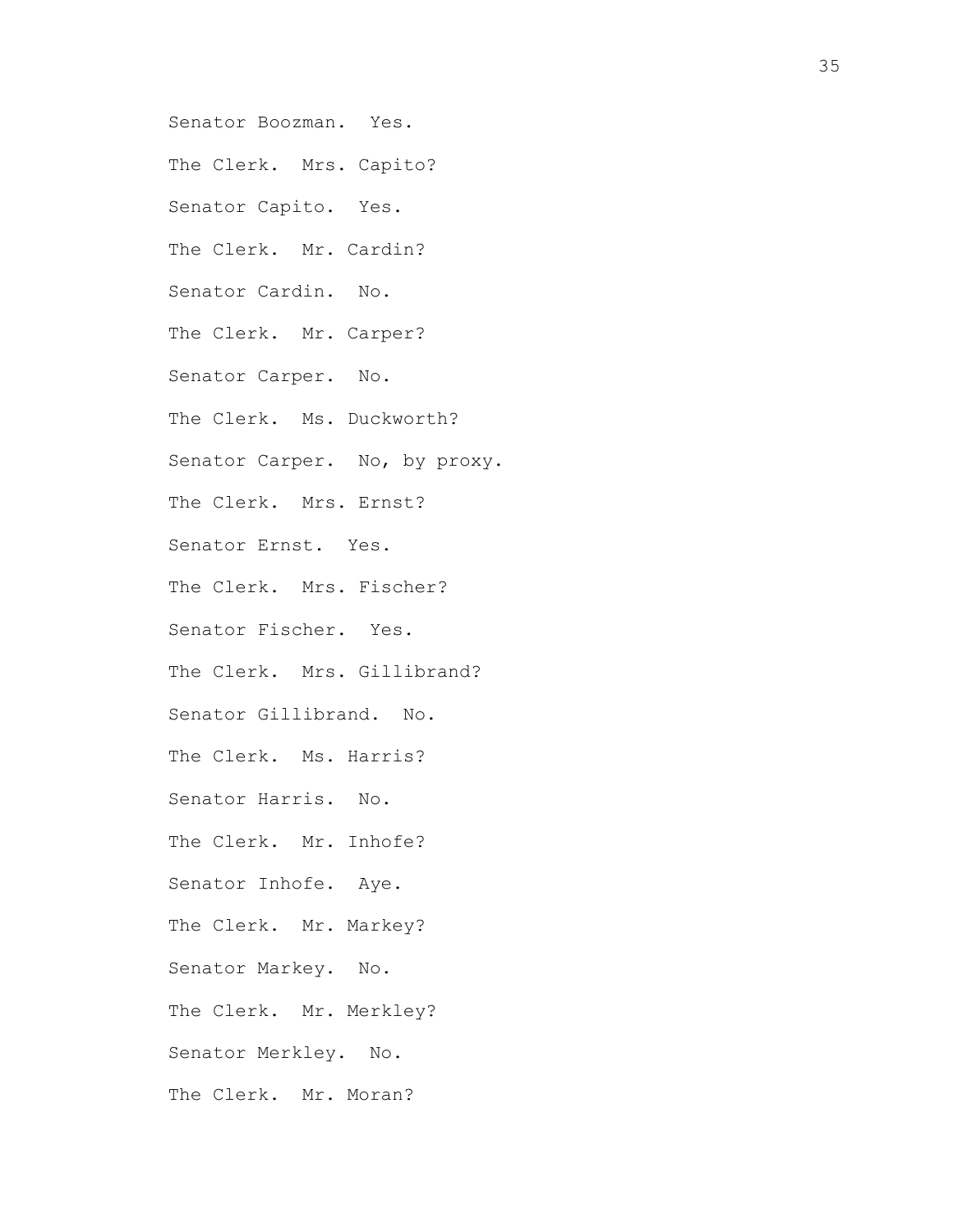Senator Moran. Aye. The Clerk. Mr. Rounds? Senator Rounds. Aye. The Clerk. Mr. Sanders? Senator Carper. No, by proxy. The Clerk. Mr. Shelby? Senator Shelby. Aye. The Clerk. Mr. Sullivan? Senator Sullivan. Aye. The Clerk. Mr. Whitehouse? Senator Carper. No, by proxy. The Clerk. Mr. Wicker? Senator Wicker. Aye. The Clerk. Mr. Chairman? Senator Barrasso. Aye. The Clerk will report. The Clerk. Mr. Chairman, the yeas are 11, the nays are 10.

Senator Barrasso. We have approved the nomination of Ms. White to be a member of the Council on Environmental Quality, which will be reported to the full Senate for approval.

I would like to now call up Presidential Nomination 1084, Andrew Wheeler, of Virginia, to be Deputy Administrator of the Environmental Protection Agency. I move to approve and report the nomination favorably to the Senate. Is there a second?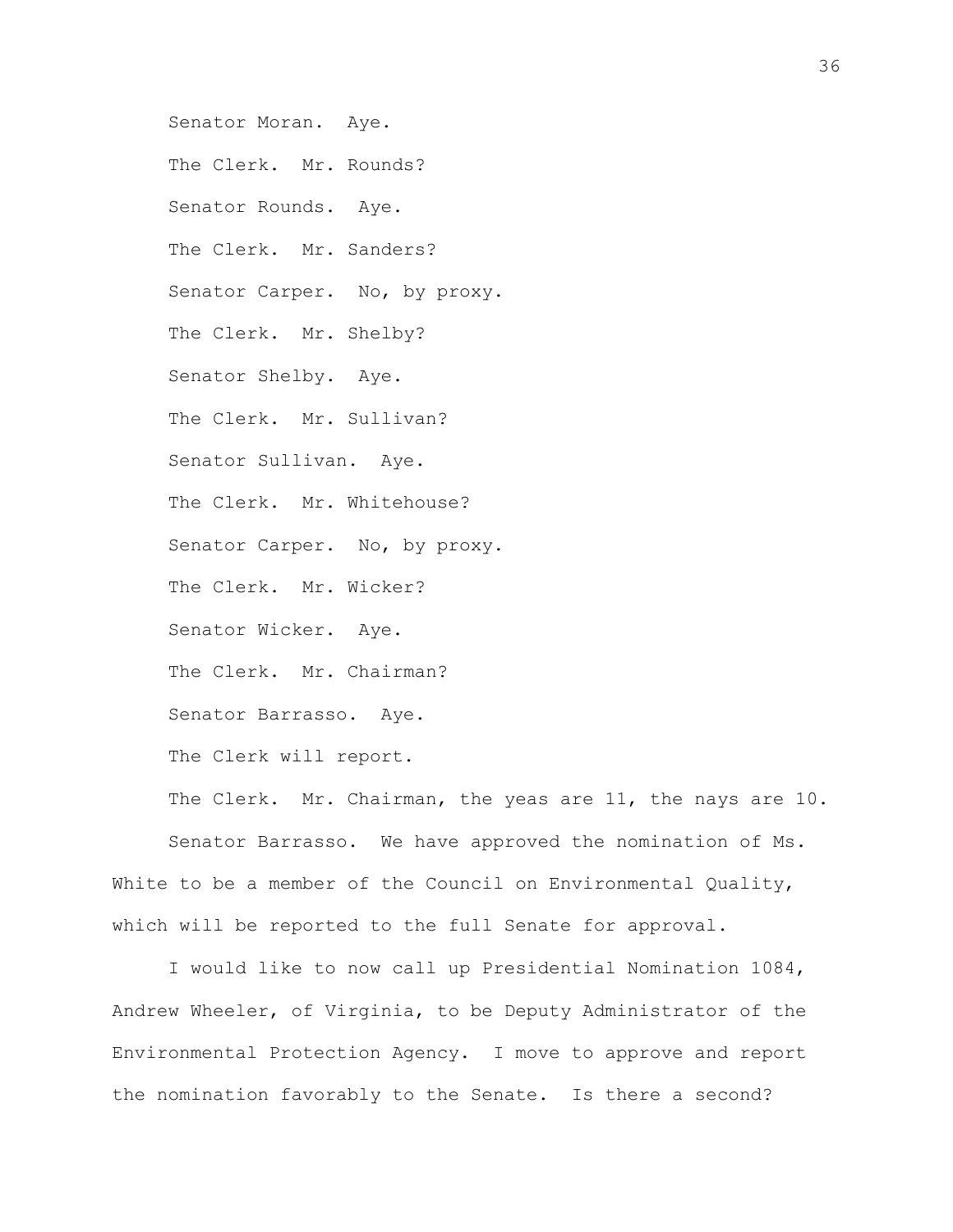Senator Inhofe. Second.

Senator Barrasso. The Clerk will call the roll.

The Clerk. Mr. Booker?

Senator Carper. No, by proxy.

The Clerk. Mr. Boozman?

Senator Boozman. Yes.

The Clerk. Mrs. Capito?

Senator Capito. Yes.

The Clerk. Mr. Cardin?

Senator Cardin. No.

The Clerk. Mr. Carper?

Senator Carper. No.

The Clerk. Ms. Duckworth?

Senator Carper. No, by proxy.

The Clerk. Mrs. Ernst?

Senator Ernst. Yes.

The Clerk. Mrs. Fischer?

Senator Fischer. Yes.

The Clerk. Mrs. Gillibrand?

Senator Gillibrand. No.

The Clerk. Ms. Harris?

Senator Harris. No.

The Clerk. Mr. Inhofe?

Senator Inhofe. Aye.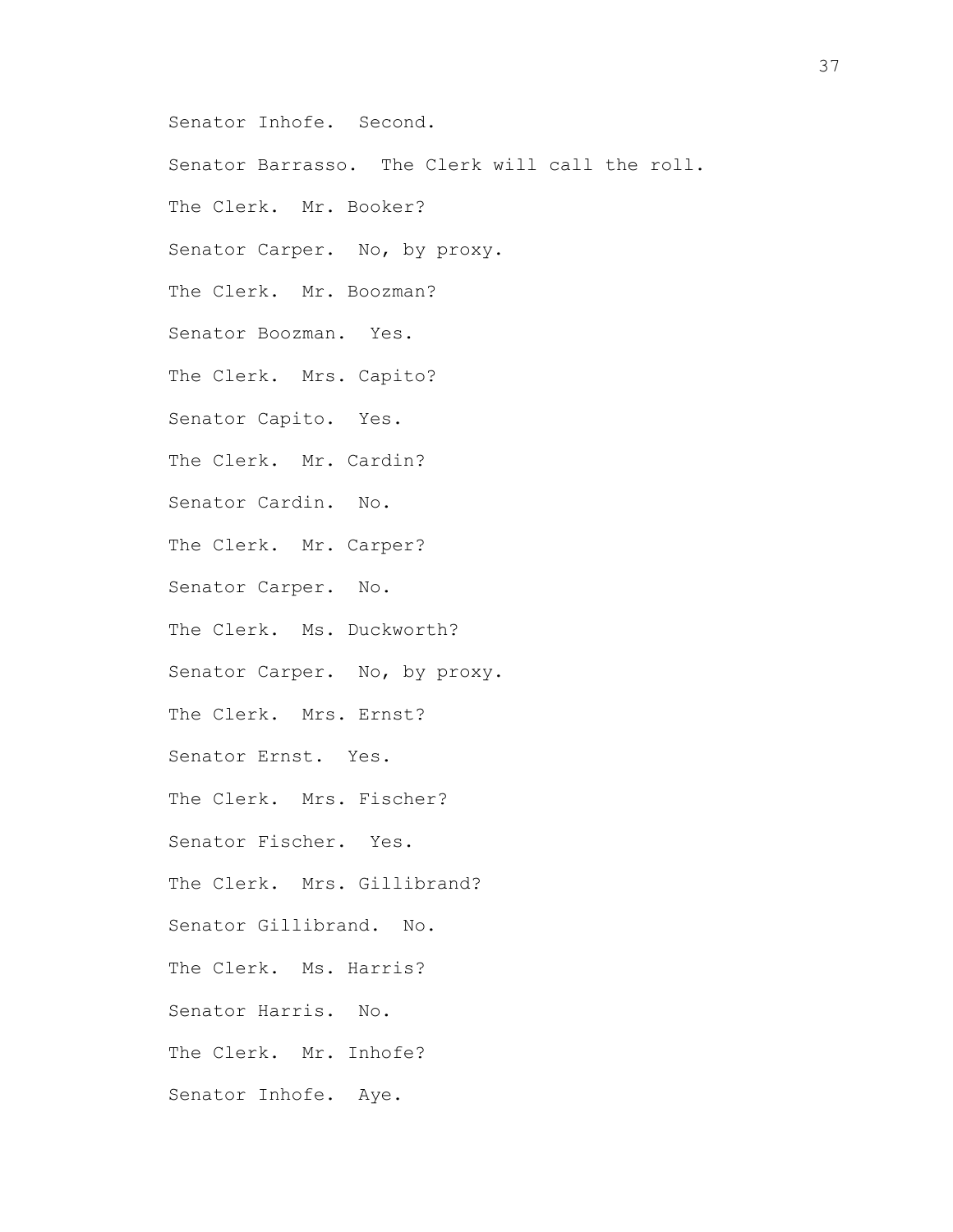The Clerk. Mr. Markey?

Senator Markey. No.

The Clerk. Mr. Merkley?

Senator Merkley. No.

The Clerk. Mr. Moran?

Senator Moran. Aye.

The Clerk. Mr. Rounds?

Senator Rounds. Aye.

The Clerk. Mr. Sanders?

Senator Carper. No, by proxy.

The Clerk. Mr. Shelby?

Senator Shelby. Aye.

The Clerk. Mr. Sullivan?

Senator Sullivan. Aye.

The Clerk. Mr. Whitehouse?

Senator Carper. No, by proxy.

The Clerk. Mr. Wicker?

Senator Wicker. Aye.

The Clerk. Mr. Chairman?

Senator Barrasso. Aye.

The Clerk will report.

The Clerk. Mr. Chairman, the yeas are 11 and the nays are

10.

Senator Barrasso. We have approved the nomination of Mr.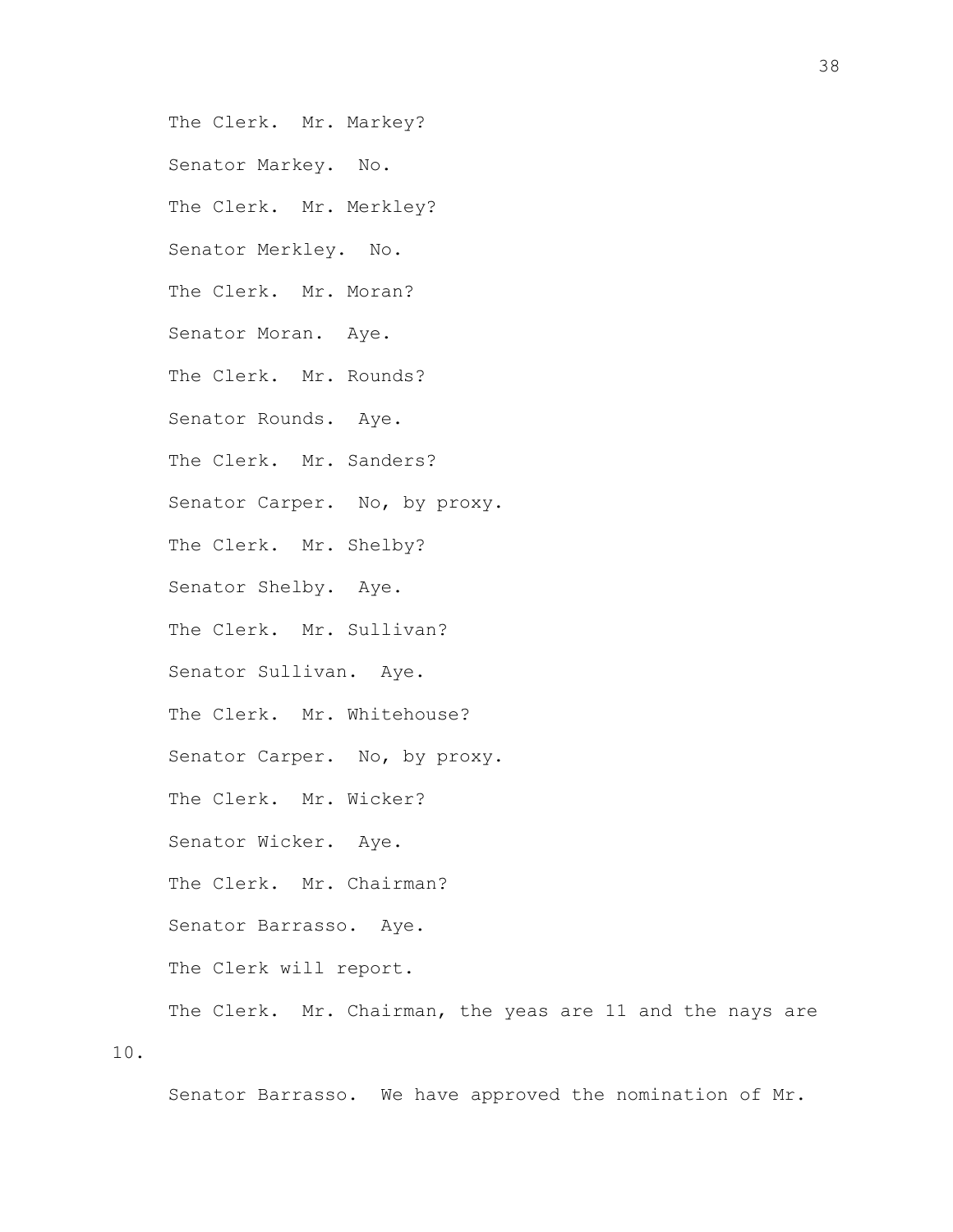Wheeler to be Deputy Administrator of the Environmental Protection Agency, which will be reported to the full Senate for approval.

I would now like to call up 19 resolutions to approve prospectuses providing for the General Services Administration leases en bloc. I move to approve 19 General Services Administration resolutions en bloc.

Is there a second? Senator Carper. Second. Senator Barrasso. All those in favor say aye. [Chorus of ayes.] Senator Barrasso. Opposed, no. [No audible response.]

Senator Barrasso. In the opinion of the Chair, the ayes have it. We have approved 19 GSA resolutions.

The voting part of the business meeting is concluded. I will be happy to stay and recognize any member who wishes to make additional statements on the nominations or on the resolutions.

I ask unanimous consent that the staff have authority to make technical and conforming changes to each of the matters approved today.

If no one else wants to make a statement, with that, and no other business coming before the Committee, the business meeting